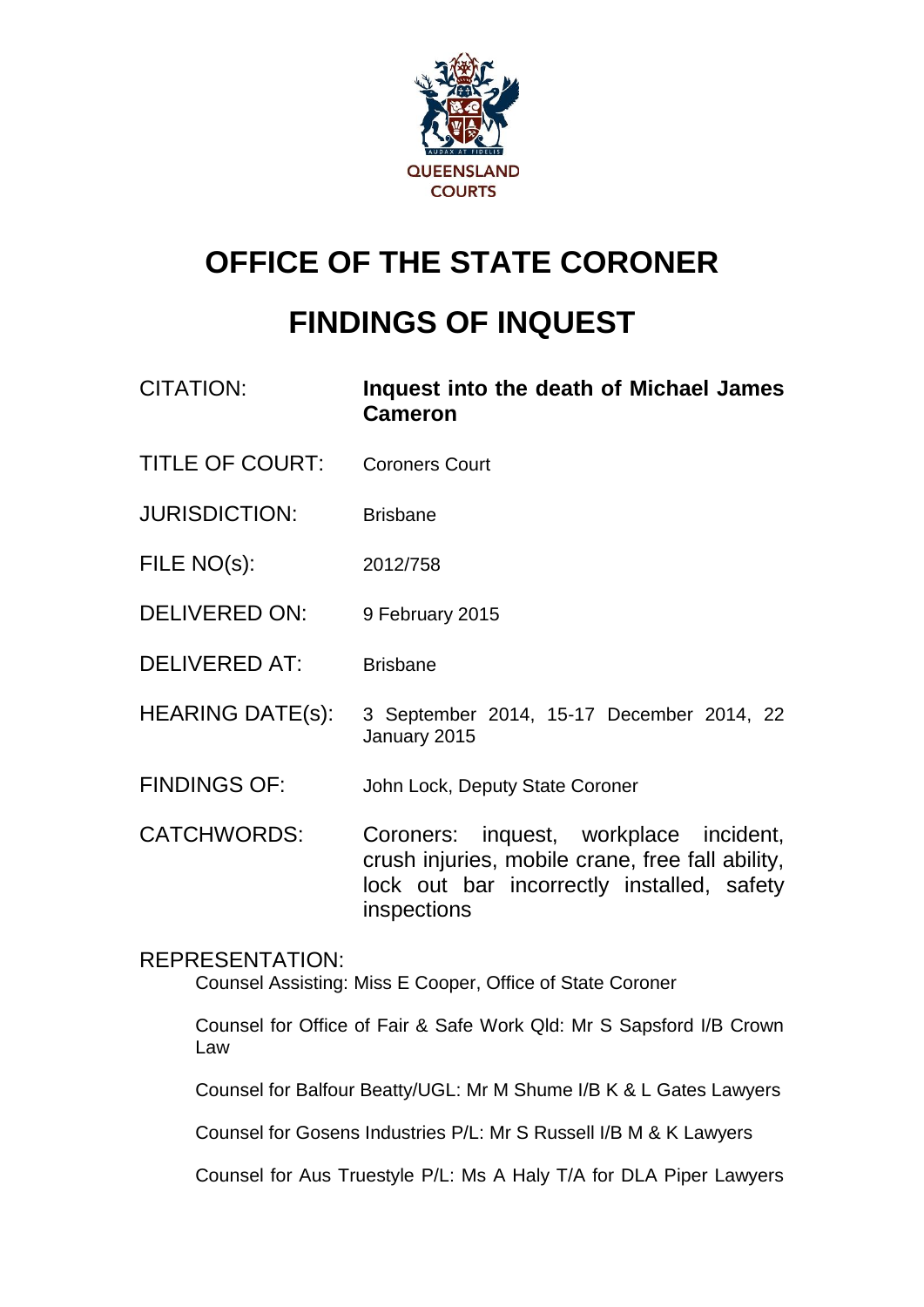| Contents                                                             |  |
|----------------------------------------------------------------------|--|
|                                                                      |  |
|                                                                      |  |
|                                                                      |  |
|                                                                      |  |
|                                                                      |  |
| Involvement of Balfour Beatty UGL Infrastructure and training of Aus |  |
|                                                                      |  |
|                                                                      |  |
|                                                                      |  |
|                                                                      |  |
|                                                                      |  |
|                                                                      |  |
|                                                                      |  |
|                                                                      |  |
|                                                                      |  |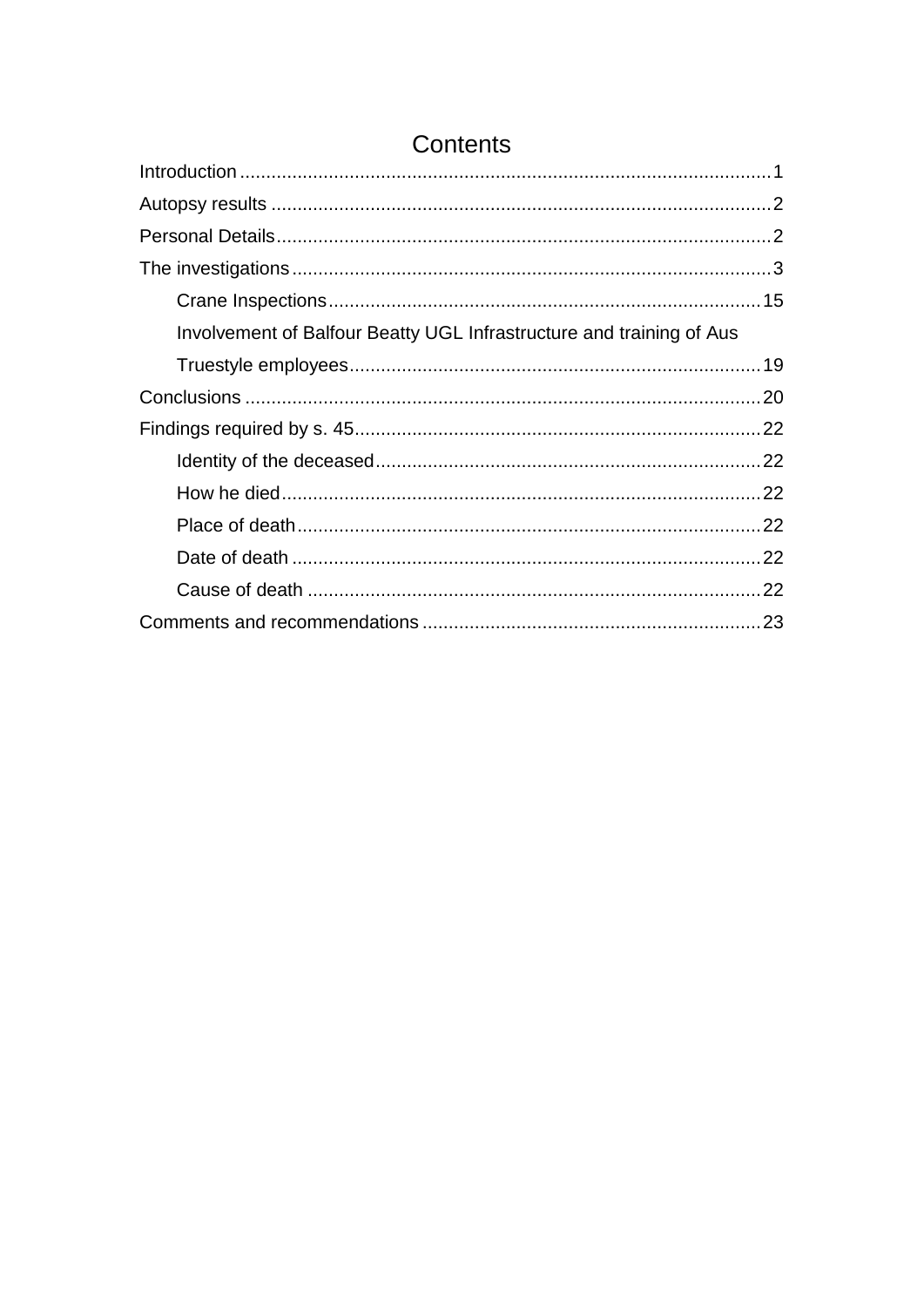# <span id="page-2-0"></span>*Introduction*

- 1. Michael James Cameron was 57 years of age when he died as a result of a workplace incident on the morning of 1 March 2012. The incident occurred at a cropping field located on the Jandowae Macalister Road at Jimbour West (about 1 hour east of Chinchilla and about 45 mins north of Dalby).
- 2. A section of a new high voltage electricity transmission tower was being lifted by a crane, when the load suddenly fell. Mr Cameron was situated underneath the load, and he died as a result of the injuries sustained when the load fell on him.
- 3. Police established that Mr Cameron was an employee of Aus Truestyle Pty Ltd, who had been contracted by Balfour Beatty UGL to construct and erect large high voltage electricity transmission towers alongside existing towers from Tarong Power Station to the Kogan Creek Power Station. The project had commenced in mid 2011, and had been underway for about 9 months at the time of the incident.
- 4. The Queensland Police Service and the Office of Fair and Safe Work Queensland (OFSWQ) conducted investigations into the incident.
- 5. Mr Cameron's wife Kerry Cameron detailed some concerns with respect to how she was told of her husband's death. She also detailed a concern about how she believed that the operator of the crane was not appropriately licenced or qualified to operate the crane on the particular day.
- 6. OFSWQ had considerable difficulty in obtaining statements from the workers and ultimately the Office of the State Coroner made formal requests for statements through the employer's legal representatives. A significant period of time elapsed from the time of the incident to when statements were finally obtained from the workers.
- 7. It became apparent early in the investigation that a 'lock out bar', which was to prevent activation of the free fall mode of the crane, had been attached to the incorrect side of the free fall toggle switches. This meant the crane controls were potentially locked into free fall mode or some middle position, such that activation of either of the main or auxiliary winch brake pedals could engage free fall in the winches. This became a major focus of the investigation and the subsequent inquest.
- 8. The circumstances surrounding the installation of the lock out bar, work which was commissioned by Aus Truestyle and conducted by Gosens Industries (Gosens), was unclear on the evidence gathered.
- 9. Accordingly a decision was made to hold an inquest. The issues determined at a Pre-Inquest Conference to be considered at the inquest were as follows:
	- The findings required by section 45(2) of the *Coroners Act 2003*;
	- The circumstances leading up to the death;
	- The appropriateness of the installation of the lock out bar on the crane and the overall maintenance of the crane; and
	- The appropriateness of the training provided to employees of Aus Truestyle Pty Ltd in the lead up to the death.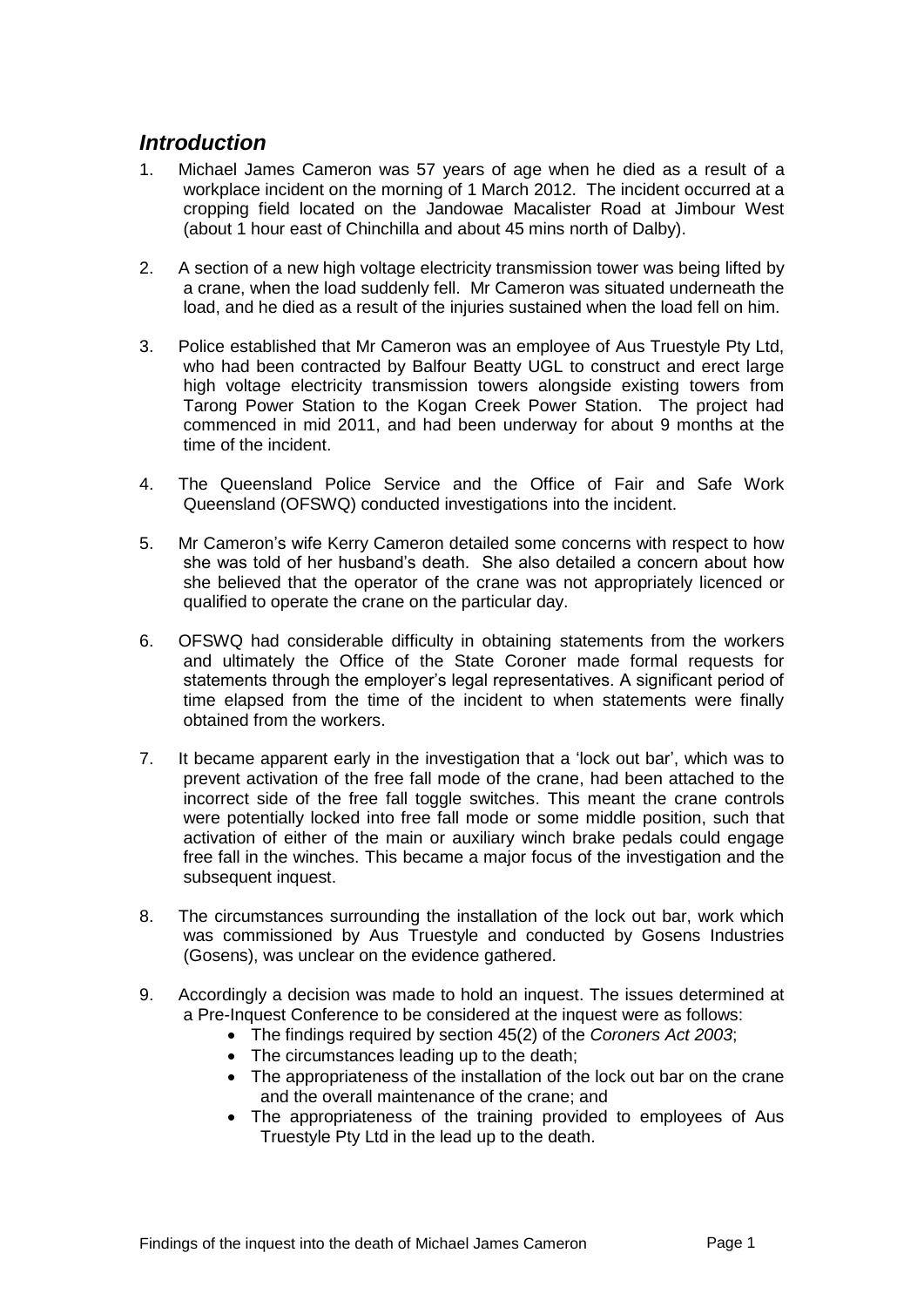# <span id="page-3-0"></span>*Autopsy results*

- 10. An internal examination was conducted by specialist forensic pathologist Dr B Terry on 7 March 2012.
- 11. External examination revealed that the facial features were distorted by crushed fractures of the skull, facial bones and jaw.
- 12. There were also grazes and lacerations over the right proximal lateral forearm and over the radial aspect of the right wrist. There were fractures of the mid right and left femur distorting the lower limbs.
- 13. Internal examination revealed multiple bilateral rib factures. The pericardial sac was lacerated, as was the right ventricular wall of the heart. The right and left mid shafts of the femur were also fractured. Dr Terry also noted that there was moderate to focally severe stenotic calcific atherosclerosis of coronary arteries with focal stenosis of up to 75% of the vascular lumen.
- 14. Toxicology testing revealed no alcohol in the femoral blood, but there was a presence of alcohol in the urine (10mg/100ml-0.01%). No drugs were detected. Dr Terry opined that the alcohol was not contributory to the death.
- 15. The formal cause of death was due to massive soft tissue and bony injury. Dr Terry stated there were multiple comminuted (crushed) compound fractures of the ribs and skull with extensive laceration of the brain, heart and lungs. There was microscopic evidence of moderately severe coronary atherosclerosis.

# <span id="page-3-1"></span>*Personal details*

- 16. Mr Cameron had been married to Kerry Cameron for 13 years. Mrs Cameron was present at the inquest. Mr Cameron's daughter and son from his first marriage and his mother were also present for the inquest. His death in these tragic circumstances is clearly felt by the family.
- 17. Mrs Cameron provided a statement to police in April 2013. Mrs Cameron provided background information about Mr Cameron's career and where they lived at various times throughout Australia. He was an experienced crane operator and had been working with Aus Truestyle since around 1998, shortly before they met.
- 18. She said that Mr Cameron always remained vigilant over safety aspects of his job, given that the job was very risky. Mrs Cameron cited other deaths that she was made aware of through Mr Cameron's work. Mr Cameron was always very safety conscious and he would always try to teach the other workers the right way to do things. He was always up to date with his CPR and first aid training. She recalled that Aus Truestyle would hold day courses on topics like climbing, rigging and operating a 4WD.
- 19. The evidence from a number of co-workers at the inquest confirms Mr Cameron's extensive experience in the industry and his adherence to safety principles was constantly exhibited. On the evidence I have considered, it is probable that Mr Cameron found himself momentarily and likely inadvertently under the tower when it was being lifted. There was some conjecture that the death could have been avoided if Mr Cameron had not placed himself in the 'line of fire' by being directly under the tower as it was being lifted. Accepting that would clearly be a desirable situation, I suspect that in practical terms that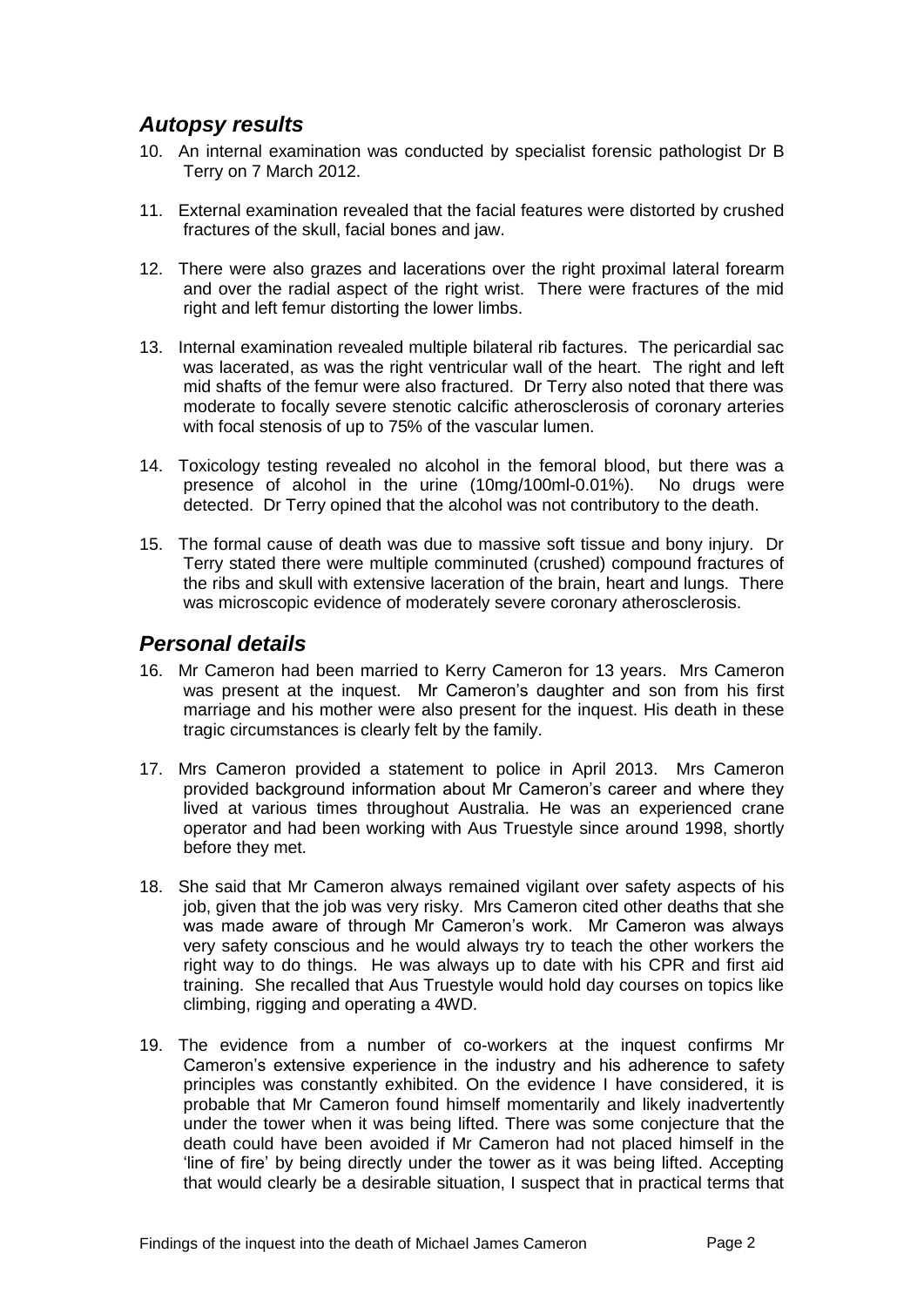is not always going to be possible in all work situations and the reality is Mr Cameron should not and would not have expected the catastrophic failure of the winch that unfolded.

- 20. On the day of the incident, Mr Cameron should have been on a rest day, but he wanted to work through until Easter so that the job could be finished. Mrs Cameron did not think the workers were under any pressure from Aus Truestyle to complete the job. They were required to have 5-6 days off every 6 weeks. Mr Cameron was on his 5-6 days when he should have been resting. There is no evidence to suggest fatigue was a factor.
- 21. Mr Cameron was well at the time of the incident. The only medication he took was for gout, and he would only ever have a few beers when he got home from work each day. His only health issue was a sore back.
- 22. Mrs Cameron was informed of the incident over the phone by Andrew Scott of Aus Truestyle. She has expressed concern as to being notified in this manner and has subsequently discussed this with Mr Scott. I do not intend to comment further on that issue.

# <span id="page-4-0"></span>*The investigations*

## **Office of Fair and Safe Work Queensland investigation**

- 23. OFSWQ were informed about the incident by telephone on the day it occurred. It was classed as a notification of an event that resulted in a fatality, thus coming under Part 9 of the Work Health & Safety Act. Ms Alison Cummings was the Principal Inspector who led the investigation. Ms Cummings was assisted by the following other OFSWQ personnel:
	- Ray Whelan (WH&S Senior Inspector);
	- Scott Munro (WH&S Senior Inspector);
	- Stuart Davis (WH&S Principal Advisor, Construction Engineering); and
	- Graham Bell (WH&S Principal Inspector).
- 24. First response officers were Ms Cummings and Mr Whelan. They arrived on site and issued a non-disturbance notice at about 1pm. The keys to the crane were also seized. A subsequent 'requirement to produce documents' was issued to Aus Truestyle. The crane was subject to testing, photographs were taken and experts attended to inspect the crane. Documentation relating to the purchase, maintenance, servicing and registration of the crane was obtained from Aus Truestyle.
- 25. It became apparent that the workers onsite at the time of the incident were not going to cooperate with OFSWQ inspectors by providing statements. Each worker had obtained legal advice to exercise the right to silence. This was said to have hampered the investigation.
- 26. OFSWQ did not pursue by way of coercive powers in obtaining statements due to the policy position of OFSWQ not to do so where the legal representation of the employer was also the legal representation for the employees/witnesses.<sup>1</sup>

l <sup>1</sup> Exhibit D1, OFSWQ report at page 6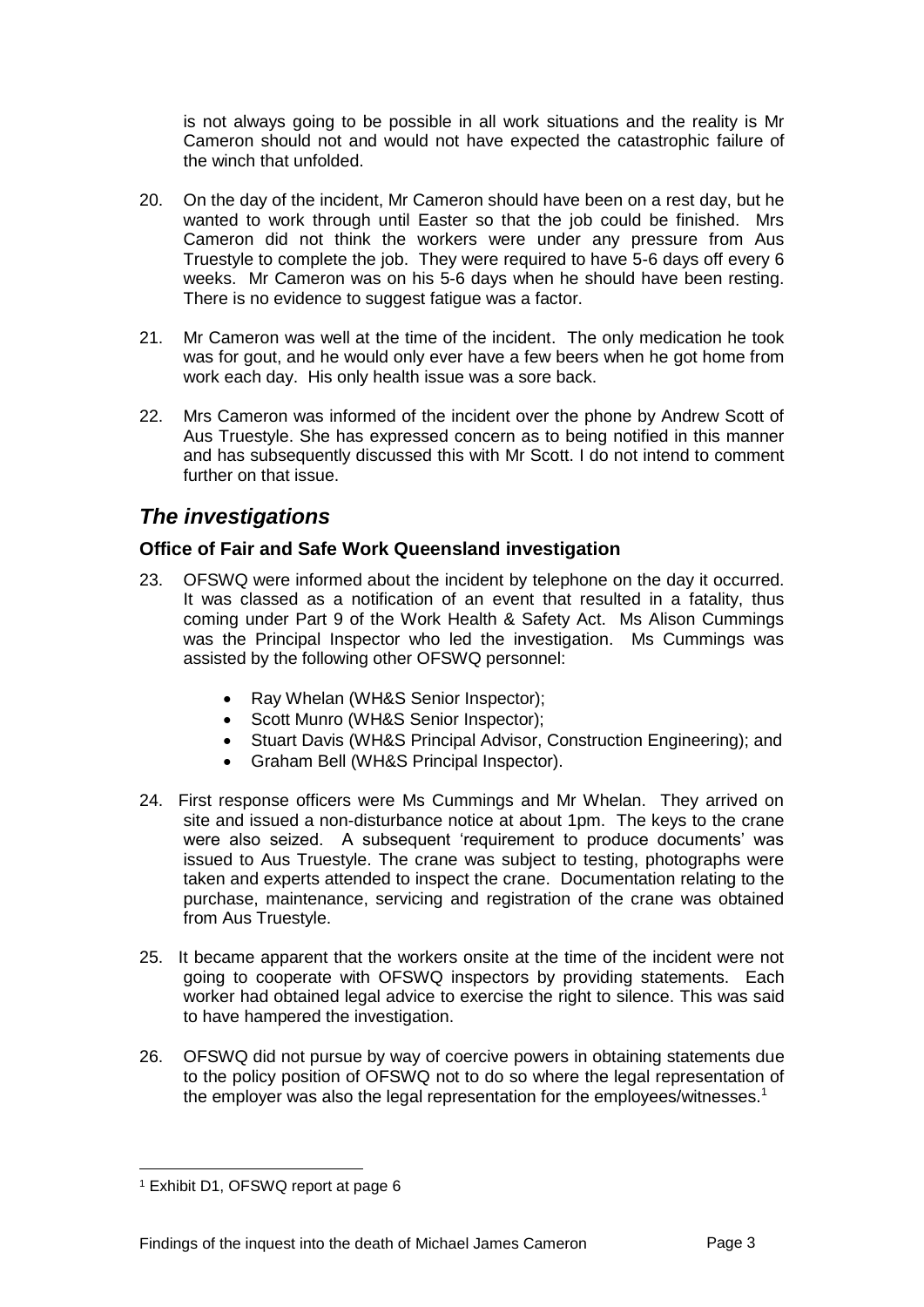- 27. I will deal here with a submission of counsel for OFSWQ that I should make comment or recommend that legal firms purporting to act on behalf of both interests place themselves in a position of conflict and thus prevents the timely gathering of evidence.
- 28. Counsel for the other parties given leave to appear urged me not to enter into that area saying that for an employer to have no access to its employees when considering incidents such as this would hamper the employer's capacity to adequately investigate for itself. Two of the counsel practice in other States and said to their knowledge that was not the position of their respective workplace health and safety agencies.
- 29. I have to say, this particular policy caught me by surprise. It is not uncommon, and even usual, for legal representatives to act for both employers and employees in inquest investigations. At some point a legal representative may determine that the interests of the employer are likely to be different to the interests of a particular witness and suggest or arrange separate legal representation. That also occurs regularly. On occasions there have been matters where I may have considered such a step could have been taken and was not, but ultimately that is a decision for the legal representatives exercising their ethical duty. A court may in such instances consider referring the conduct to the legal representative's professional association, but that would be only in instances of obvious and gross misconduct. For those reasons I do not intend to recommend or comment by way of endorsing such a policy in a prescriptive manner.
- 30. In any event my office then issued a number of Form 25's pursuant to s.16 of the Coroners Act so as to have statements taken from each of the workers.
- 31. Aus Truestyle and Gosens Industries also provided written responses to a variety of OFSWQ questions. Statements from relevant witnesses were eventually received by my office in December 2013 – through to early 2014. It should be noted that by this time Aus Truestyle had engaged another law firm and cooperation with the investigation improved. Gosens Industries responses were timely.
- 32. In response to the incident, OFSWQ issued a Safety Alert within a few weeks of the death, which referred to the need to correctly fit lockouts on cranes with free fall ability. The Alert encouraged the permanent disengagement of the free fall feature of cranes unless it could be demonstrated that the free fall ability was required. The Alert further stated that owners of cranes with a free fall lockout are to engage a competent person to inspect and test to ensure the lockout has been correctly installed and free fall cannot be inadvertently activated. The Alert was distributed to key industry stakeholders with a request for them to further distribute the Alert.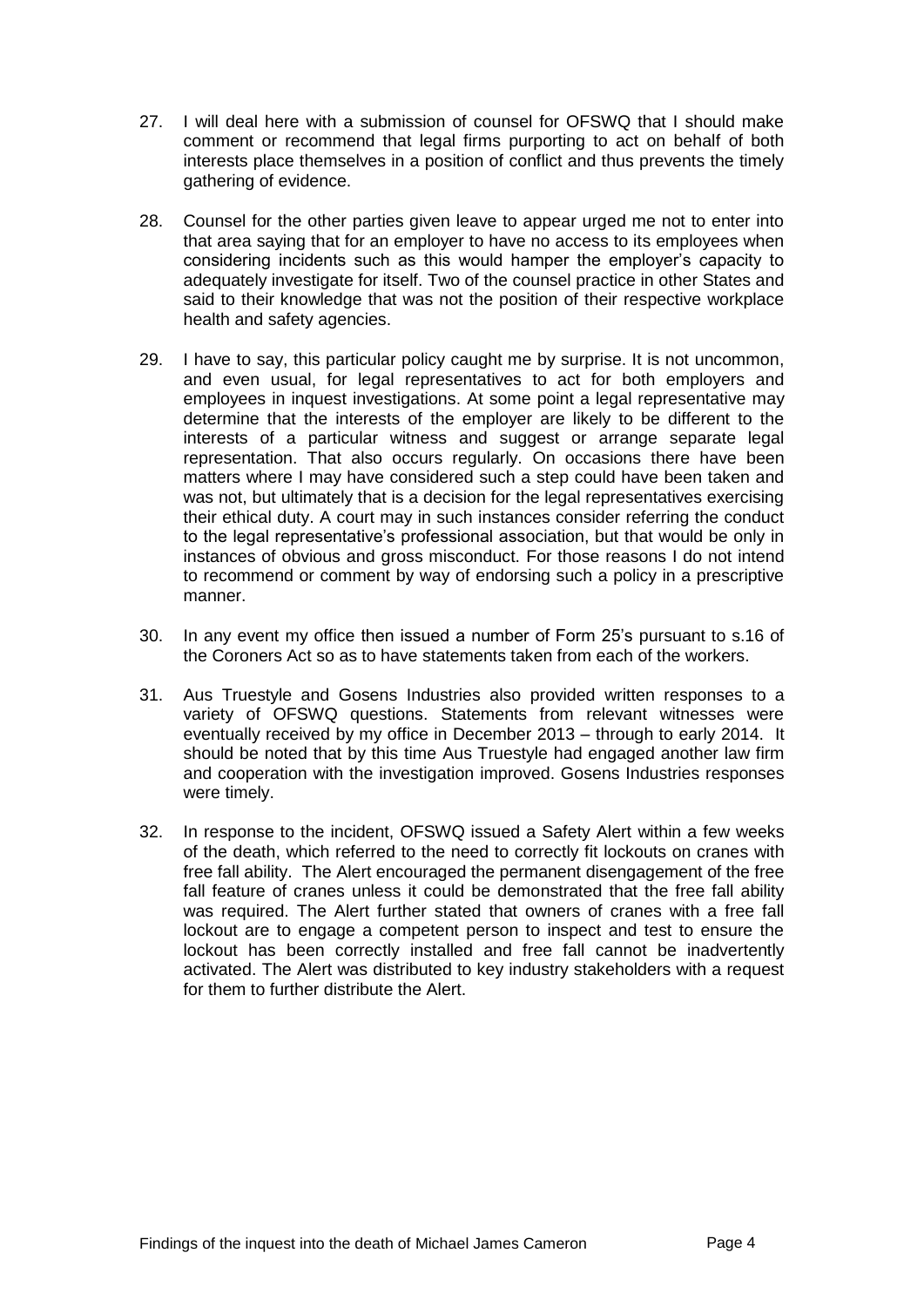*Inspection of the crane post-incident – discussion of free fall function – report by Stuart Davis (OFSWQ)*



- 33. A review of the incident was conducted by Stuart Davis, Principal Advisor (Construction Engineering) within OFSWQ. On 5 March & 12 March 2012, Mr Davis inspected and carried out testing on the crane. Mr Travis Butler was employed as a crane driver to operate the crane on 5 March 2012. In November 2013 Mr Davis provided a report, in the form of an internal memorandum, detailing his opinion as to the cause of the incident.
- 34. Mr Davis confirmed that the crane involved in the incident was a Tadano TR 200M-5 mobile crane, known to be a rough terrain hydraulic mobile crane with a maximum lifting capacity of 20 tonnes (20,000kg). The crane was manufactured in Japan in 1999.
- 35. The crane is described as having two winch drums, one for the main hook block and the other for the auxiliary hook block. There is only one fall of rope attached to the auxiliary hook block. The single 'fall of rope' is known as the 'whip line'. The larger hook block has four falls of rope and this hook block is hoisted and lowered with the main winch.
- 36. At the time of the incident, the auxiliary winch was being used to lift segments of the transmission tower.
- 37. The hoist winches on this particular crane are each powered by a hydraulic motor. The crane operator has a separate control for the main and auxiliary winches. The winches can be operated by a hand control, or a foot pedal which are linked together. When the crane operator's hand/foot are removed from the controls the winch will stop and the winch brake will be applied. There are separate brake pedals to operate the free fall function. Provided that the free fall toggle switch has not been engaged, the crane will not go into free fall, even if those pedals are engaged inadvertently.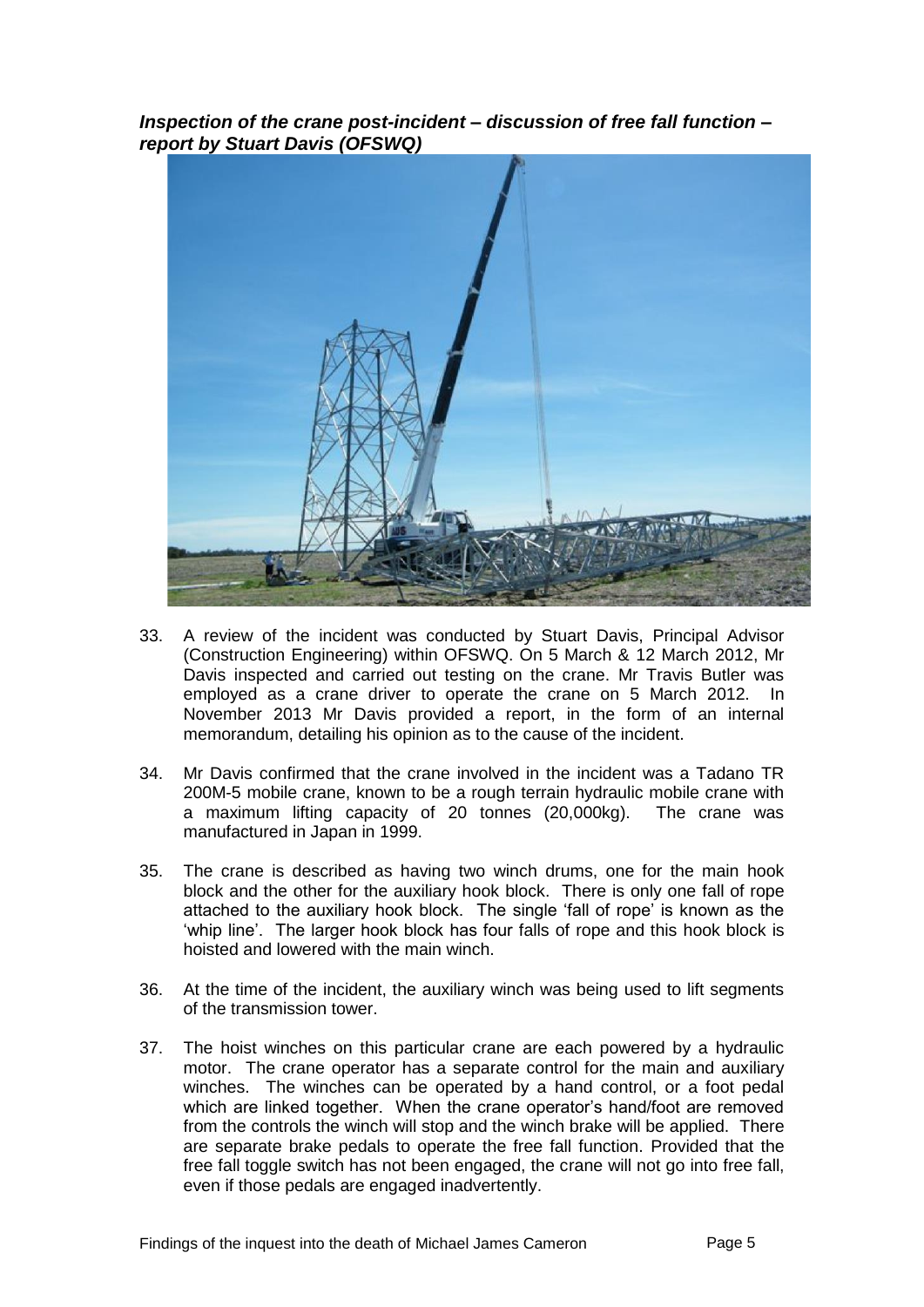38. The auxiliary and main winch foot pedals are to the left side of the cabin floor. The corresponding hand controls are located on the right hand side of the operator's seat. It is apparent the free fall function can only be operated with the foot brake pedals to the right of the other operating pedals.



#### *View of auxiliary and main winch brake pedals*

- 39. The crane was fitted with a free fall facility with respect to both the main and auxiliary winches. The free fall switches were situated to the right hand side of the control panel. The panel denotes the separate switches with the letter 'M' for main and 'S' for the single or auxiliary winch.
- 40. Mr Davis opined that a free fall function was extremely hazardous, and in fact was rarely used in Australia. He said that newer cranes are generally not provided with the ability to have a load 'free fall'. However, a relatively large proportion of mobile cranes still operating in Australia have a free fall facility on their winches.
- 41. So as to increase the safety of such cranes, it has been an industry requirement that they be fitted with a 'free fall keyed lock out' under the *Mobile Crane Code of Practice*, so that the crane operator cannot unintentionally place the crane into free fall. This Code of Practice is peculiarly a Queensland Code and Mr Davis was unclear if it is replicated in other states. The Code of Practice states it is a practical guide such that following it would achieve compliance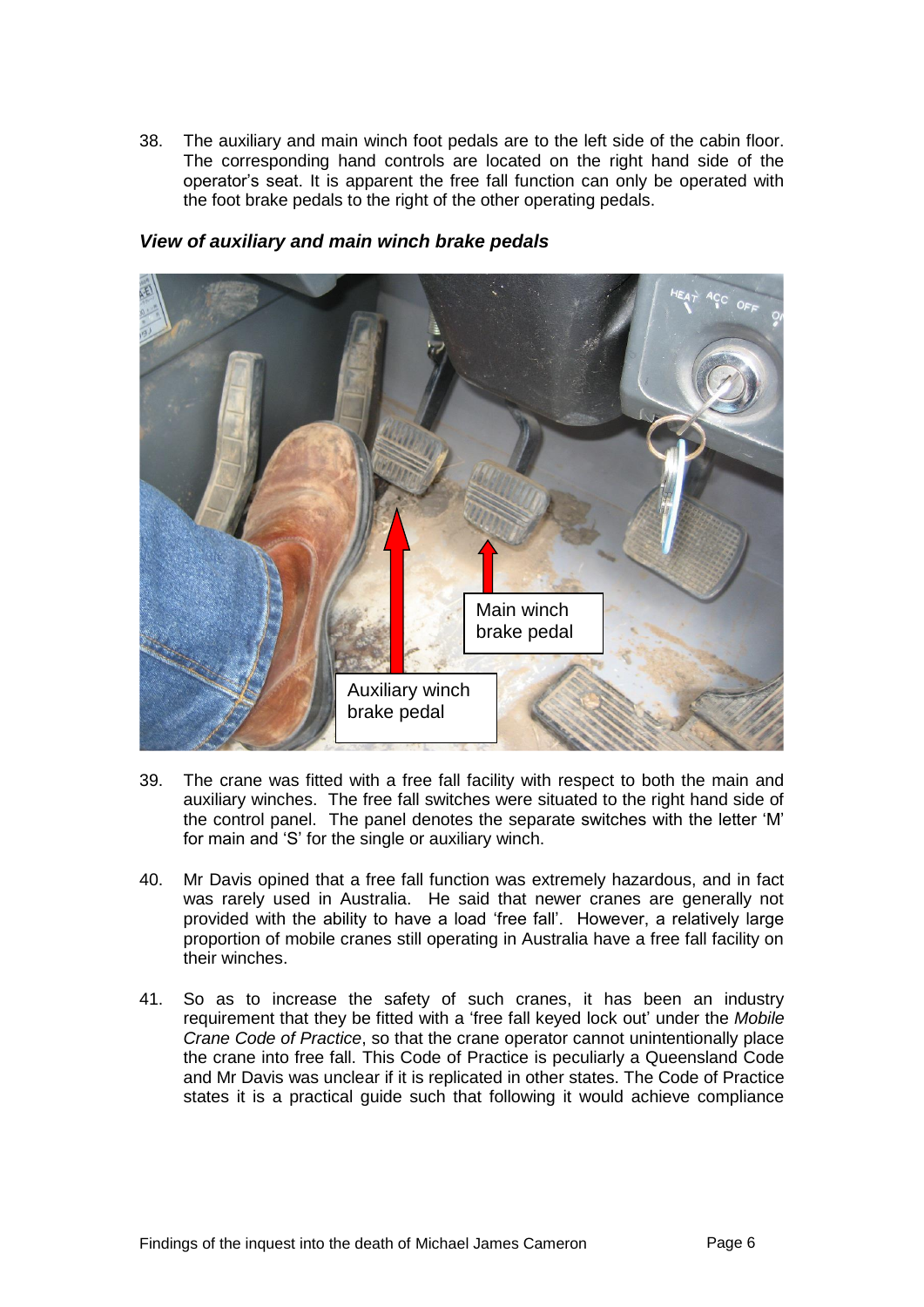with health and safety duties. Compliance can be achieved by following another method, if it provides an equivalent or higher standard.<sup>2</sup>

- 42. It is evident the lock out bar was installed as an alternative compliance method although there is no evidence to suggest other alternative methods were considered. The efficacy of that method was the subject of some conjecture and will be discussed later in this decision. Mr Davis said in evidence it could be argued the lock out bar met the intent if it had been installed properly.
- 43. The procedure to engage the free fall function is clearly stated in the operation's manual for the crane, which was located in the cabin of the crane. The procedure can be summarised as follows:
	- Lightly push down on the auxiliary winch brake pedal (the pedal at the furthest left side of the cabin floor);
	- Move the auxiliary winch toggle switch from 'On' to 'Free' at which point the green indicator light should go out;
	- Push the brake pedal down until the operator feels a shudder of some sort;
	- Slowly release foot pressure on the brake pedal until the auxiliary hook goes into free fall;
	- To stop the free fall push the brake pedal down until the hook stops lowering;
	- To totally disengage free fall, move the auxiliary winch toggle switch from 'Free' to 'On' at which point the green indicator light should come on.
- 44. On 5 March 2012, Mr Davis inspected the crane and conducted testing. The crane was turned off and there were no obvious faults or additions, aside from the red lock out bar situated on the lower side of the free fall toggle switches.
- 45. In Mr Davis's report he stated the crane was operated through a number of functions including the raising and lowering of both hoist ropes. Initially, the crane operated correctly and no faults were detected. The crane operator was then asked to operate the crane more erratically and was asked to push the auxiliary and main winch brake pedals down intermittently. After doing that for some time, the auxiliary winch suddenly went into free fall and the auxiliary hook block fell rapidly towards the ground. This exact action was then able to be repeated.
- 46. On 12 March 2012, further inspection and testing on the crane was carried out. The red lock bar was removed from the free fall toggle switches and both toggle switches were pushed down into the 'On' (free fall disengaged) position. The green indicator light on the auxiliary winch did not light up but the light for the main winch did.
- 47. The crane manufacturer's procedure to engage and disengage the free fall on the auxiliary winch was followed, and the following observations were made:
	- The winch would not go into free fall when the free fall toggle switch was in the 'On' (free fall disengaged) position, irrespective of how many times the auxiliary brake pedal was engaged/disengaged;

<sup>2</sup> Exhibit D19 Mobile Crane Code of Practice 2006. The varied Code commenced on 1 January 2012.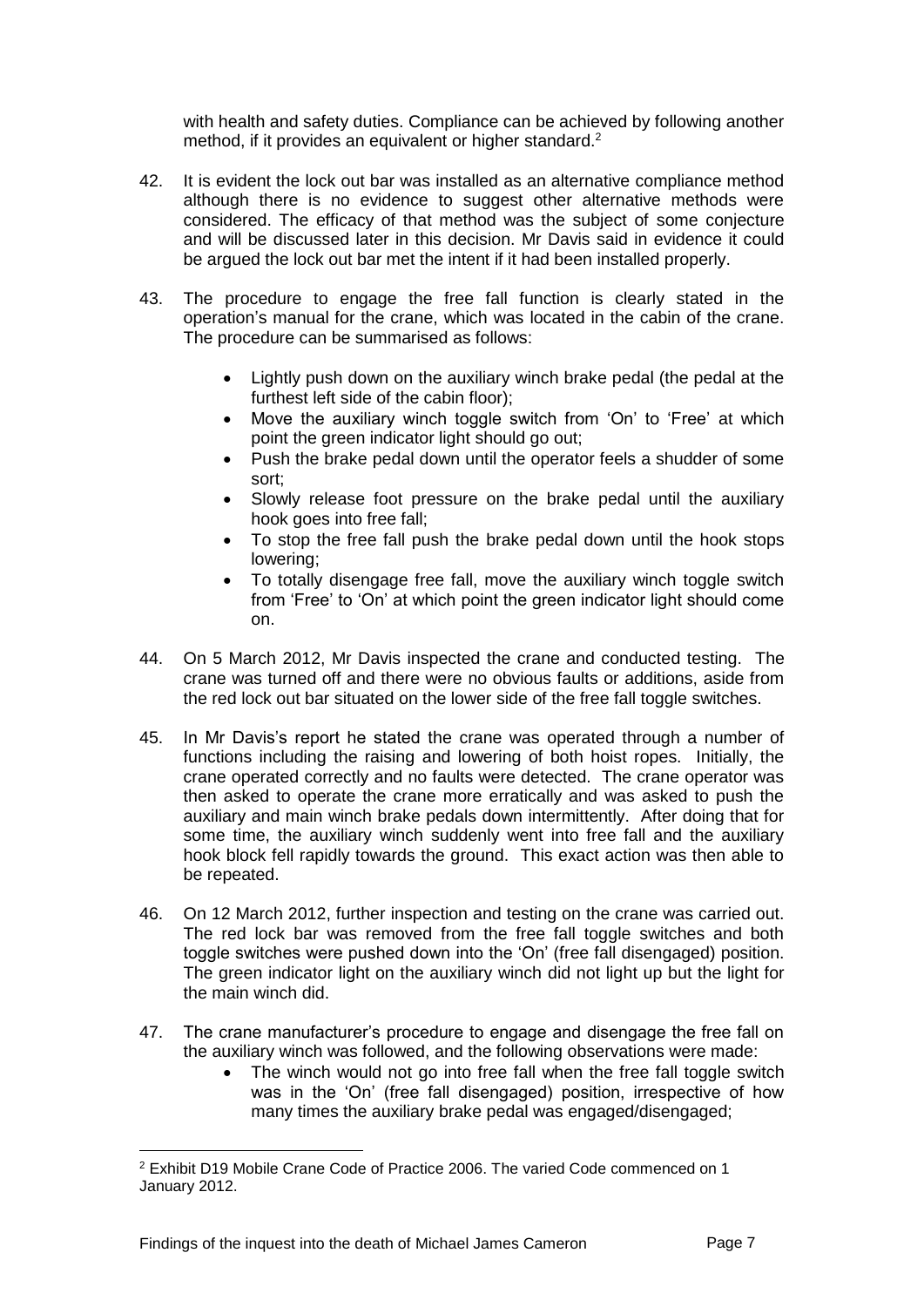- The winch would intermittently go into free fall when the free fall toggle switch was in the 'Free' position and the free fall activation procedure in the operator's manual was followed; and
- When a load of steel angle sections (less than 1 tonne) was placed on the auxiliary hook the load fell rapidly to the ground (about 5m in 1 second).
- 48. As a result of the testing conducted on 5 & 12 March 2012, Mr Davis was satisfied that the auxiliary winch was able to go into free fall when the auxiliary free fall toggle switch was in the 'Free' (up) position and the auxiliary winch brake pedal was engaged. Mr Davis said the fact that the auxiliary winch did not go into free fall every time the brake pedal was engaged is most likely due to the winch clutch sticking on the auxiliary rope drum. There is a warning note in the operator's manual which indicates that if the free fall function is not used for a long period of time, it can stick, thus might not free fall the first time it is activated.
- 49. Mr Davis opined there would have been inadequate time for the crane operator (Mr Jones) to take remedial action and apply the auxiliary winch brake and stop the free fall from occurring. There also would have been insufficient time for Mr Cameron to realise that the load was falling and to get himself out of the way.
- 50. Mr Davis said the red lock bar on the free fall toggle switches had been attached to the wrong side of the switches. Instead of the bar locking the switches into the 'on' position, and thus disengaging the free fall function, it was actually locking the switches into the 'Free' position, thus engaging the free fall function. The green indicator light, which is supposed to indicate when the switches are in the 'On' position, was not working for the auxiliary winch but it was for the main winch.



*Lock out bar installed under the switches at time of incident*

51. Mr Davis went through each of the different pedals on the floor of the operator's cabin. There were a total of 6 pedals  $-2x$  winch pedals on the far left, 2 x free fall brake pedals in the middle, and the road travel brake pedal and accelerator pedal on the right. Mr Davis opined that it would be relatively easy for the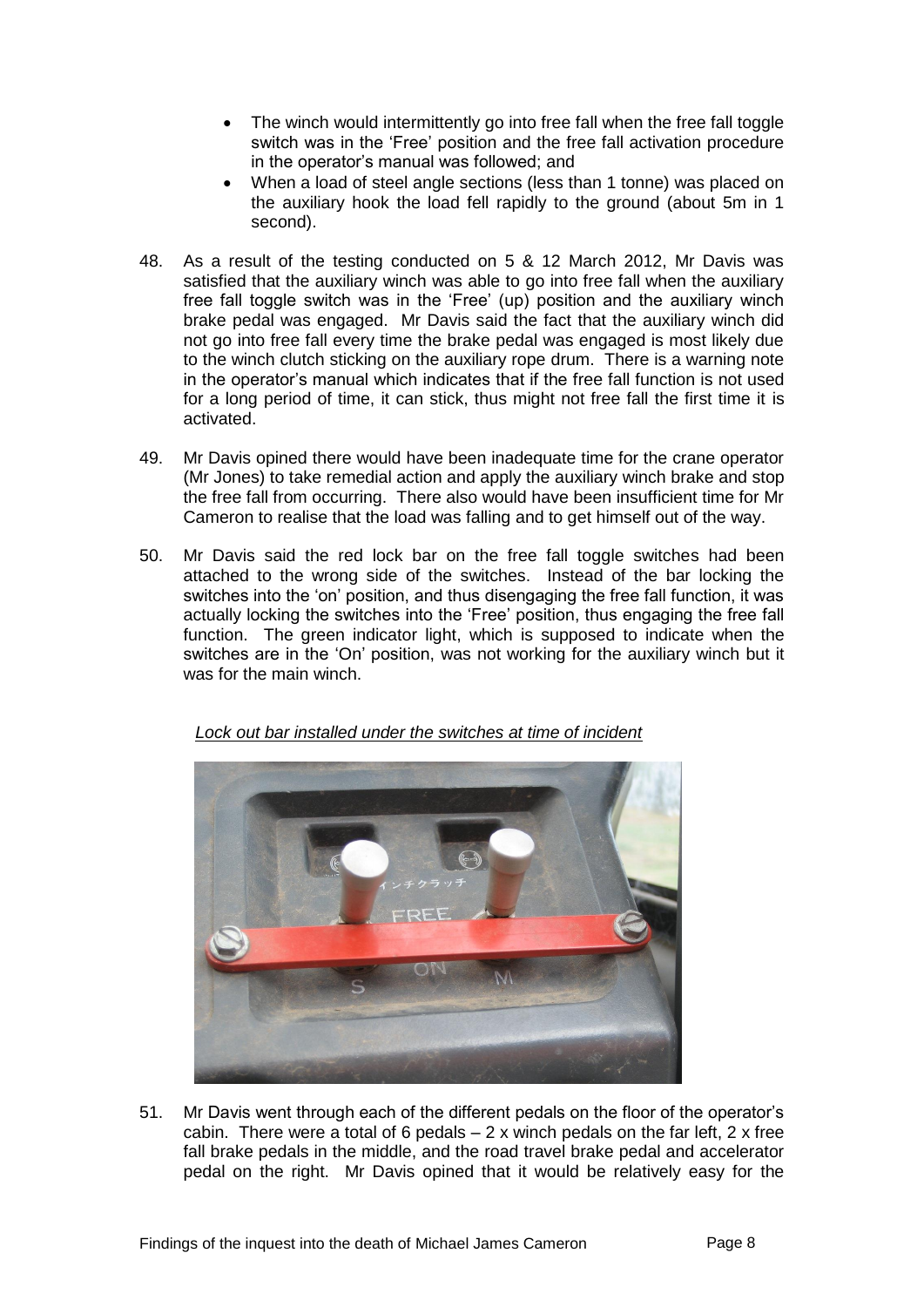operator to unintentionally depress the auxiliary winch brake pedal – especially if he had intended to activate the winch pedal just to the left of the brake pedal.

- 52. Mr Davis confirmed that the need to provide lock outs on free fall function of mobile cranes has been highlighted for many years. It is standard practice in the crane industry. The Mobile Crane Code of Practice 2006 states in s.6.6 *'when a mobile crane is fitted with a free fall facility, the free fall function is to be locked out with a keyed lock out.'*
- 53. The lock out bar installed on this crane was not a keyed lock out, however, Mr Davis states that this is not the issue. The issue is that the lockout had been fitted to the wrong side of the toggle switches, such that both winches were locked into the free fall position. Inadvertently activating the free fall mode was inevitable and made the operation of the crane extremely dangerous.
- 54. Mr Davis concluded that:
	- The fatal incident occurred because the free fall function on the auxiliary winch was inadvertently activated by the crane operator most likely when his foot depressed the auxiliary winch brake pedal;
	- The free fall lock out bar had been attached to the incorrect side of the free fall toggle switches – the crane controls were therefore locked into free fall mode such that activation of either of main or auxiliary winch brake pedals could engage free fall in the winches;
	- The crane user manual had adequate information on how to safely operate and effectively isolate the free fall function on the crane – reference to the crane user manual would have shown how the free fall function could be locked out and would have provided adequate information for the lock out bar to be attached to the correct side of the free fall toggle switches; and
	- The crane operator was likely unaware that the crane was in free fall mode and that he would not have had adequate time to apply the brake pedal prior to the falling load striking Mr Cameron.
- 55. Mr Davis said in evidence that at the testing he had heard a warning buzzer very quickly before the free fall commenced. He agreed a noticeable amount of force seemed to be needed to engage the pedal but this could be done inadvertently. This is contradictory to the evidence of the crane operator, Travis Butler, whose evidence is detailed further on in this decision.
- 56. Mr Davis said he would have expected the free fall function to have been the subject of inspections conducted annually, but certainly would form part of any major 10 year inspection.

#### **OFSWQ conclusions**

- 57. OFSWQ concluded the following:
	- An inspection of the photocopied crane operator's manual in the cabin suggested that the lock on the free fall toggle switches had been incorrectly located such that the switches were actually locked in free fall mode;
	- It appeared that the auxiliary and main winch could go into free fall if the brake pedal was depressed;
	- The red lock bar on the free fall toggle switches had been attached to the wrong side of the switches; and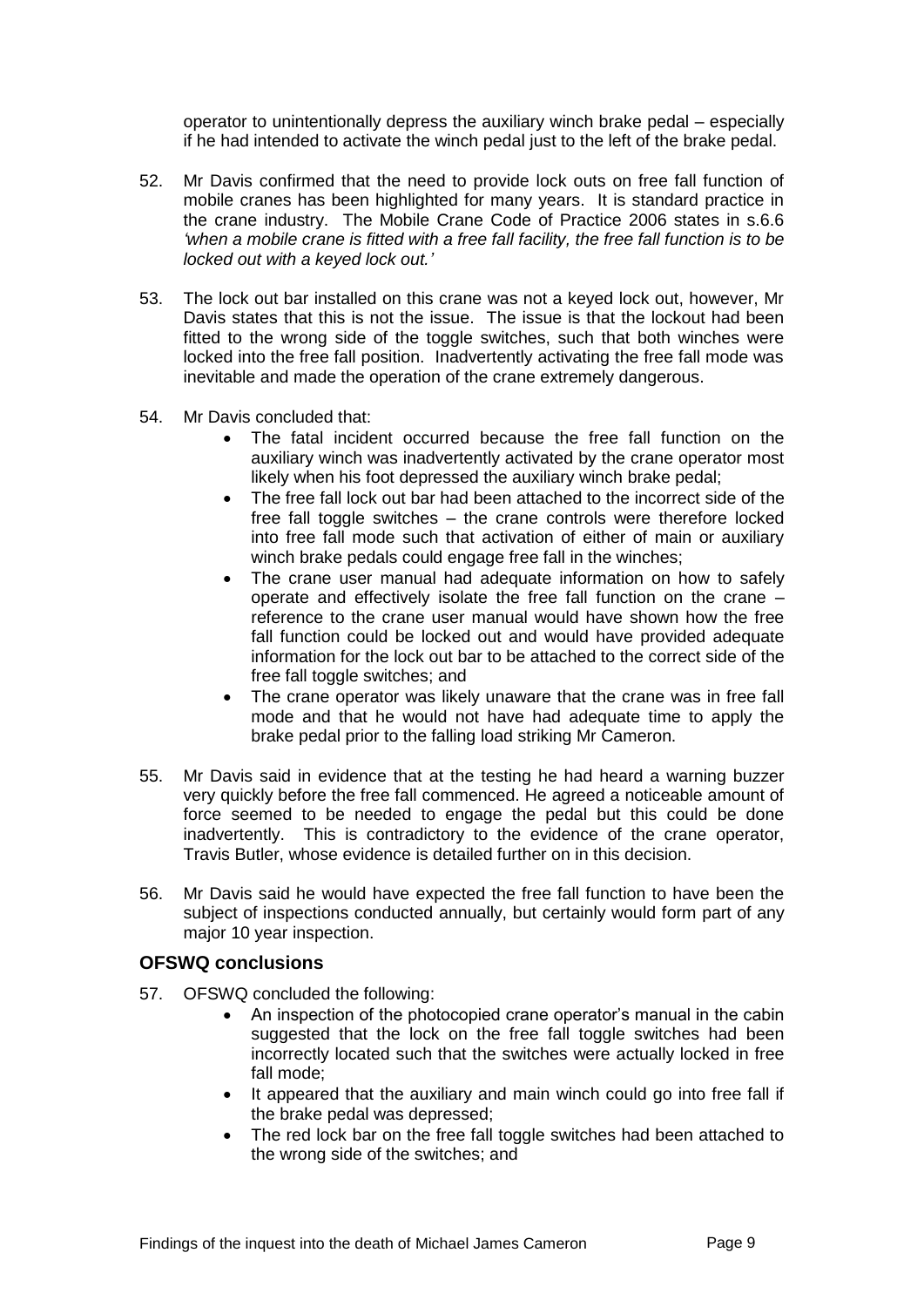- The lock out should have been a keyed lock out as recommended by the Mobile Crane Code of Practice 2006 – a keyed lock out is more tamper proof than a screw type such as that provided on the crane involved in this incident.
- 58. The issues identified by OFSWQ centred on the incorrect installation of the lock out bar over the auxiliary and main winch toggle switches. The crane had undergone a number of both major and minor inspections and repairs by various companies both in Australia and New Zealand, and the issue of the placement of the bar was never identified.
- 59. It would seem that the crane manual contained sufficient information such that, if it had been read, the lock out bar should have been installed correctly. From evidence led at the inquest it is now apparent that the original manual that came with the crane was in Japanese and another manual for a similar crane was later obtained.
- 60. OFSWQ confirmed post-incident measures, namely that Aus Truestyle had subsequently had the free fall system deactivated by removing the free fall switches and isolating the electrical wiring.
- 61. OFSWQ concluded that there was a lack of evidence that:
	- The company was aware of the issue with the lock out bar;
	- The crane's free fall function had been used prior to the incident; or
	- There had been previous issues with the crane's free fall function.

#### **Police investigation**

- 62. The police investigation was lead by Sergeant Sean Relf of the Dalby District Forensic Crash Unit. His report was completed on 3 July 2013.
- 63. Whilst at the scene, police were able to obtain a version of events from Matthew Jones, the operator of the crane and the most senior person responsible on the work site. Following that, police had considerable problems obtaining statements from the workers who were present at the site. Aus Truestyle engaged legal representation and instructions were that no workers would be providing statements.
- 64. There were 8 workers (including Mr Cameron) on the site at the time of the incident:
	- Matthew Jones:
	- Ricardo Peakman:
	- Ronald Kurt:
	- Callan Roberts:
	- Rhoderick Bettles:
	- Wayne Black; and
	- Jason Tramsek.
- 65. Police also identified a number of other potential witnesses who were employees of Aus Truestyle, but working at another site at the time:
	- Nick Busch;
	- Billy Pellion; and
	- Callum Skinner.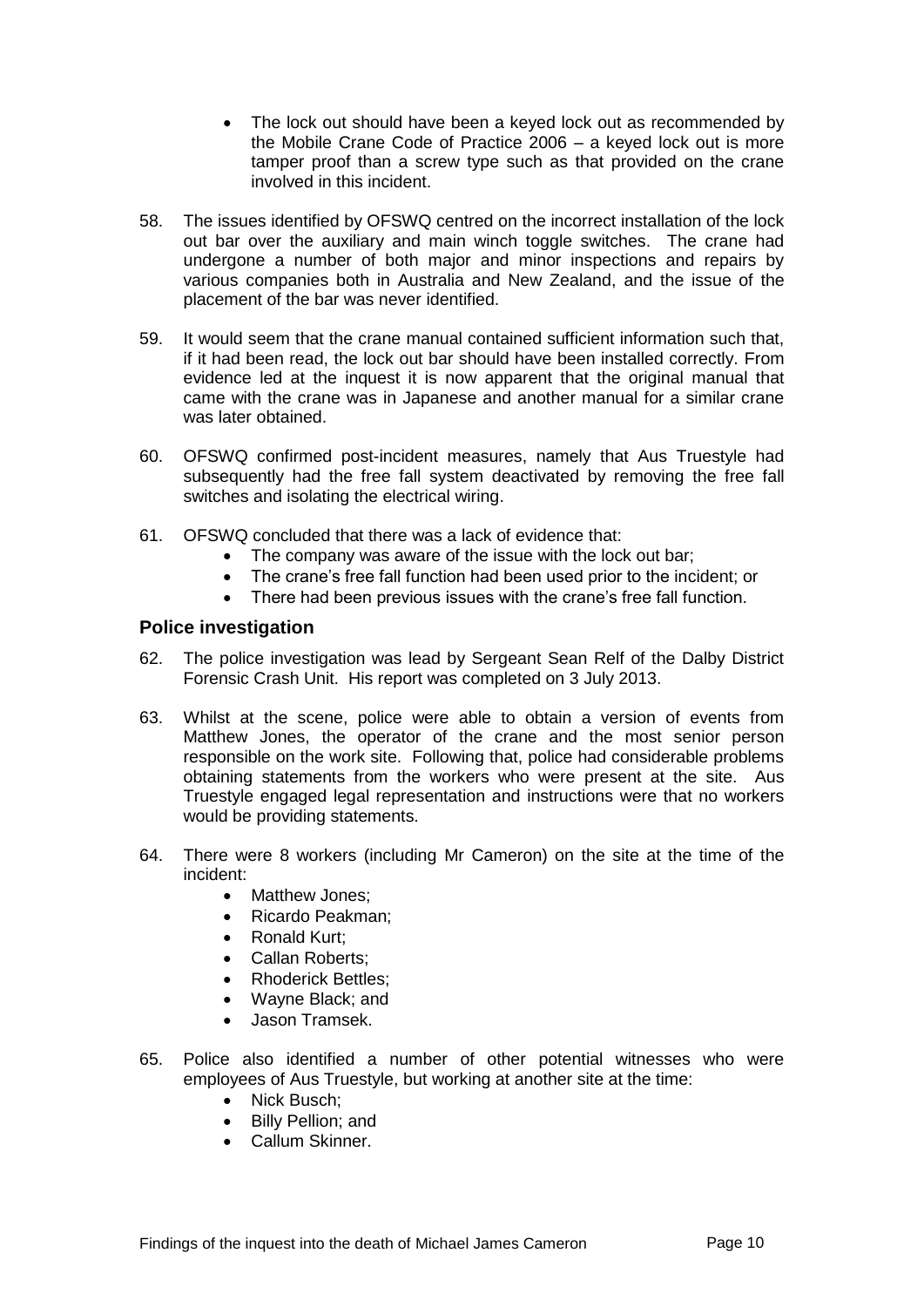- 66. Other witnesses who were identified as being associated with the project, but either on recreational leave at the time, or working offsite:
	- Jacob Collins;
	- Matthew Walters:
	- Marshall Webster:
	- Dean Greensmith;
	- Richard Peakman; and
	- Andrew Scott.
- 67. The initial version of events obtained from Matthew Jones was that they were attempting to use the crane to lift off the ground the next section of tower to be attached. The section was made of steel, and about 3m high, 3m side and 10m long. Cables were attached to the closest end of the tower and it was that end which was being lifted, whilst the other end remained on the ground. They were attempting to stand the section up as they had previously done so throughout the project.
- 68. Mr Cameron was holding a guide rope, which was attached to the section being lifted. When the end of the tower was about 5m off the ground, the crane suddenly failed and the section of tower fell to the ground and struck Mr Cameron on the head. Mr Cameron had been positioned directly underneath the section.
- 69. Mr Jones and the other workers all tried to manually lift the section of tower off of Mr Cameron, but were unsuccessful. Mr Jones then used the crane to lift the section of tower off Mr Cameron. He was able to raise the tower just far enough off the ground so that it could be stabilised with blocks of wood.

#### **Statements provided as a result of Coroners Act Form 25**

- 70. The statements from each of the workers on site at the time of the incident generally concur with one another. The workers were all conducting the task of erecting the transmission towers; this had been an ongoing project for some 12 months. Mr Cameron was not operating the crane on this particular day. This was a 20 tonne crane being operated, and Mr Cameron was a large crane operator (usually operating 90 tonne cranes). The usual crane driver, Dean Greensmith, was on a recreation day. Matthew Jones was operating the crane instead. According to the workers and Mr Jones, this was not an unusual situation.
- 71. The end of the tower being lifted was at about a 45° angle when there was a loud bang, the sound of the chain unreeling, and the section of tower fell to the ground. Mr Cameron tried to get out of the way but was unsuccessful.
- 72. Mr Jones says that the tower was being erected in 5 different sections. They used the crane to lift the first two sections and had started to lift the third section when the tower unexpectedly fell and struck Mr Cameron. Mr Jones cannot explain why the section dropped, as the crane had operated with no problems during the first two lifts.
- 73. Mr Jones says that he had never operated the free fall function and did not know how to operate it. He actually believed that the free fall function was unable to be operated due to a lock out bar being installed across the switches, preventing them from being moved.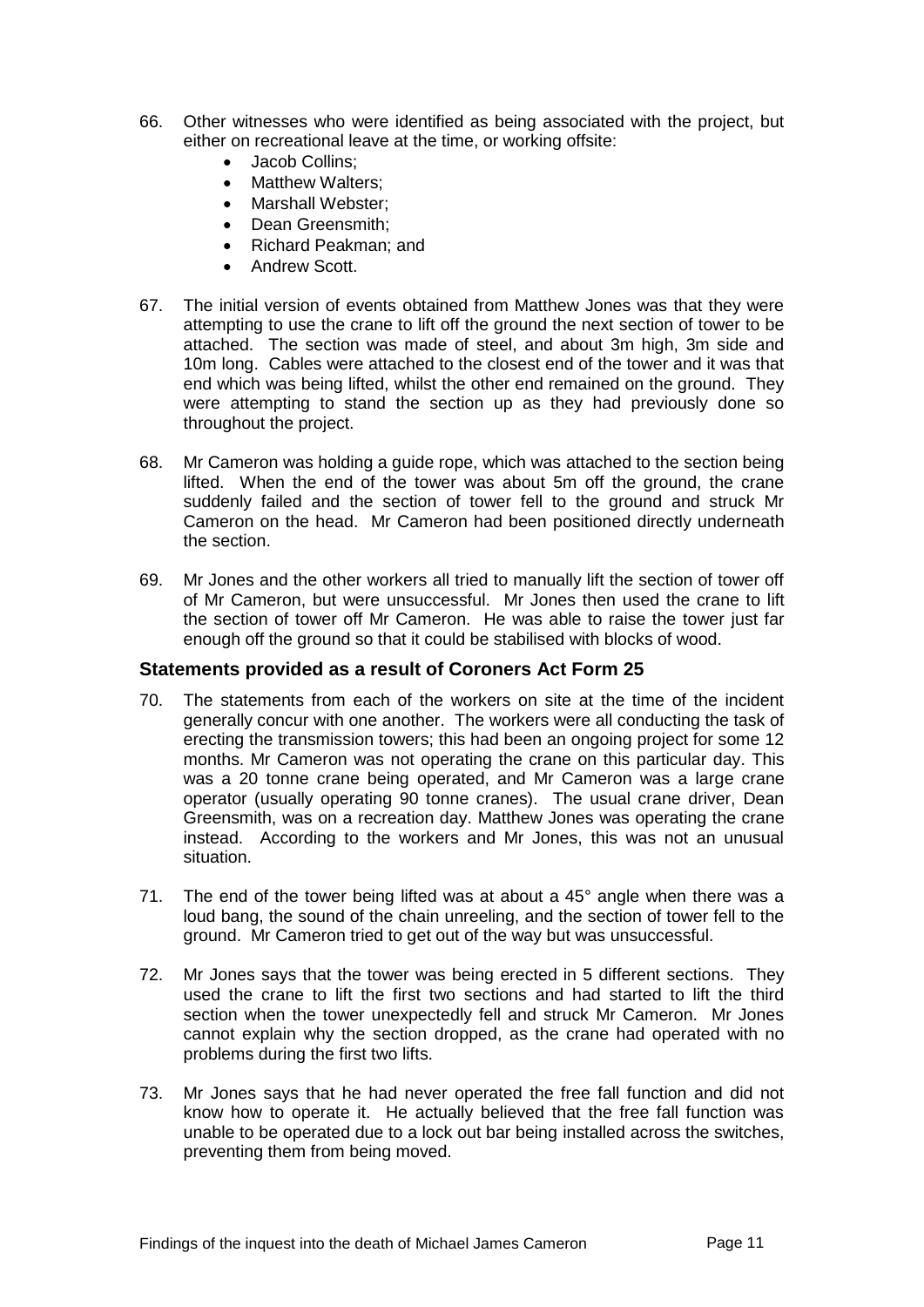- 74. After Mr Cameron's death, Mr Jones and Mr Scott carried out testing of the free fall function on the crane. There were multiple steps involved to activate the free motion. Mr Jones says it took several attempts before he was able to successfully engage the free fall function. He lists the steps required to engage the free fall function as:
	- Set the relevant switch to the free fall position, which was done by pulling a small lever out, clicking it up or down into place and pushing it back in;
	- Depress the corresponding pedal continuously for 3 5 seconds;
	- Activate a free fall motion by allowing the depressed pedal to lift similarly to how one would operate a clutch. The faster you lifted the pedal using your foot, the faster the free fall operated. Re-depression of the pedal would halt the motion of the hook.
- 75. Given how difficult it was for Mr Jones to engage the free fall function and the fact that it took several practices for him to engage the function successfully, he said in his statement he is confident that he did not accidentally engage the free fall function. In evidence at the inquest he conceded, given the close proximity of the pedals in the confined space, he may have touched the auxiliary brake pedal.
- 76. That concession became quite important after having heard the evidence of Mr Travis Butler. Four days after the incident on 5 March 2012, Travis Butler of Loughlin Crane Hire was brought to the site by OFSWQ to test the crane. He winched it up (unloaded except for the hook) about 5m off the ground, touched the free fall pedal (which is the actual brake pedal for the auxiliary winch) and the actual crane went into free fall and the hook dropped to the ground. Mr Butler was very specific that the degree of force required was simply a "brush" or "bumping" of the pedal, which did not need to be depressed fully before engaging.
- 77. Mr Butler then turned the crane off, and then turned it back on. He conducted the same test again and the crane went into free fall. Mr Butler told OFSWQ in an interview that the crane should not go into free fall at all. He said there was a lock out for the free fall on the dash that did not appear to be working. He told OFSWQ that he had driven similar cranes before and had never seen anything like this happen before.
- 78. He was unable to replicate the free fall on the main winch. He did not hear a warning buzzer before the free fall occurred. Video evidence played at the inquest clearly indicates a warning sound prior to the free fall occurring.

#### **The crane**

- 79. The crane involved in Mr Cameron's death was a 20 tonne rough terrain Tadano crane with the following identifying features:
	- $\bullet$  model number TR200M-5-00101;
	- serial number 521929:
	- engine number TR2030028:
	- plant number MC66: and
	- Victorian registration plates FRQ863.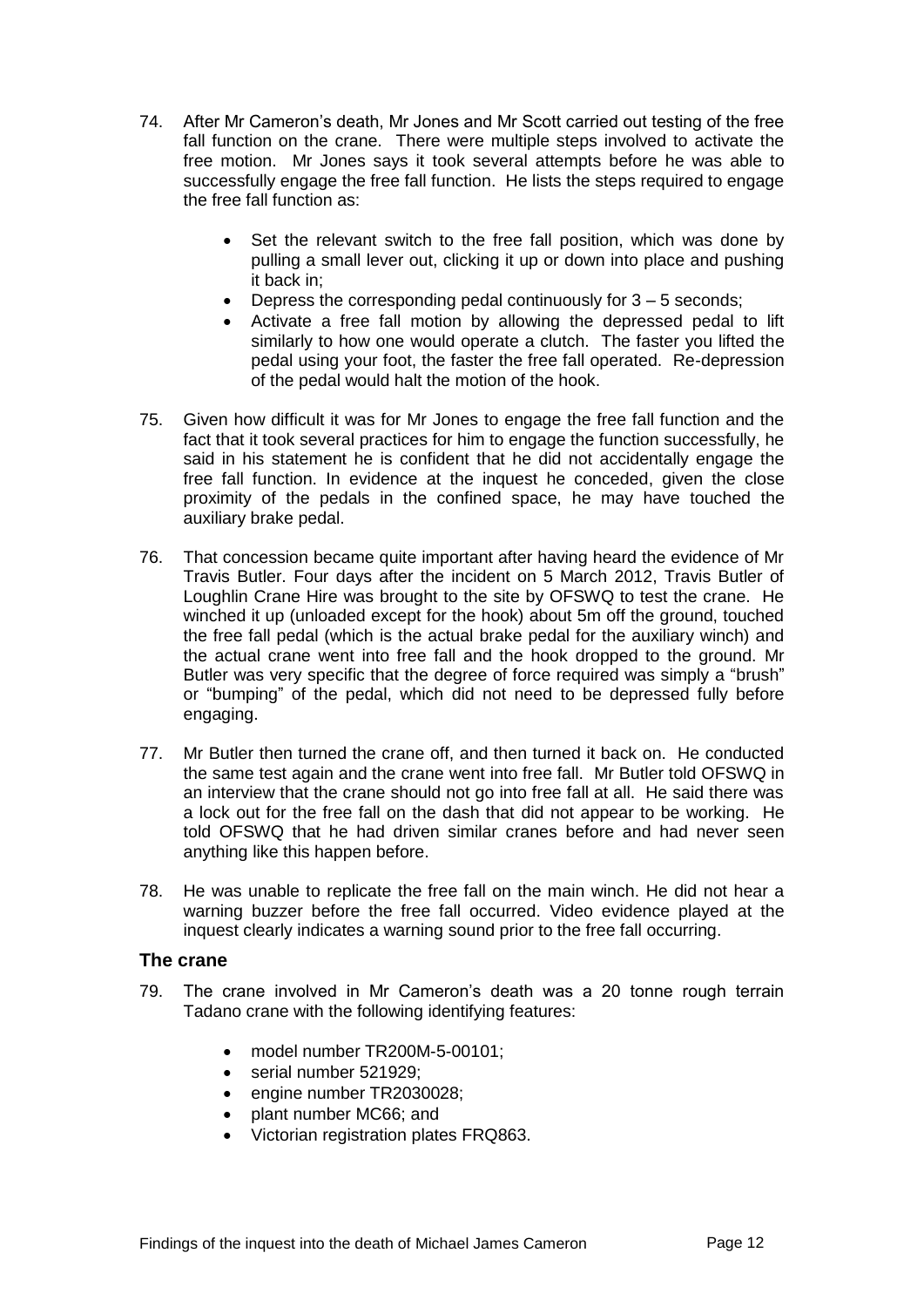- 80. Aus Truestyle had previously only had one of these cranes, but expanded the fleet in about 2007 due to an increase in big contracts. The 20 tonne rough terrain Tadano's were the right mix of roadability and capability for site works. The cranes could not be purchased in Australia, thus Aus Truestyle imported two second-hand cranes from Japan. The crane was manufactured by Tadano Limited in 1999. The invoice for the purchase of the crane indicates that this took place on 8 July 2009. The importation process involved obtaining approvals from various government departments and passing quarantine requirements.
- 81. It is now clear the crane was shipped to Victoria, where Gosens was requested by Aus Truestyle to undertake a major inspection and modifications to certify compliance under Australian regulations. A number of inspections were conducted by an engineer, Donald Nicholls with the last one being documented in February 2010. By this time it is almost certain the lock out bar had been installed on the free fall mechanism.
- 82. There appears to have been no documented request or order in any of the documents produced by Aus Truestyle or Gosens to address the free fall issue. Mr Gerry Gosens installed the lock out bar. He was excused from giving evidence due to medical evidence received, which indicated he was suffering from advanced dementia. Hence his evidence would have been unreliable. He would have been in his late 70's when he installed the lock out bar.
- 83. His son, and fellow director, Karl Gosens, was unable to be specific about the issue but presumed Aus Truestyle requested the lock out bar. The invoice for the work did not particularise the installation of the lock out bar. Gosens had been contracted to undertake a major 10 year inspection. He had not seen a similar bar on other cranes, as they were all different. He stated the manual supplied with the crane was in Japanese and had to be translated. Mr Gosens stated his company would have relied on Mr Nicholls and CraneSafe to certify the modifications.
- 84. The crane was in New Zealand in April 2011, as it was inspected by Neil Trilokekar, a senior industrial surveyor, boiler, crane and marine inspector. Mr Trilokekar works for an international company, Societe Generale de Surveillance, which goes under the name of a subsidiary company based in New Zealand, Tidd Ross Todd Ltd.
- 85. On 6 April 2011, the crane was certified in accordance with New Zealand safety standards for Aus Truestyle. It seems it was then shipped back to Aus Truestyle in Australia (Victoria) to undergo modification of the tyres to comply with Australian road registration requirements and a major inspection to comply with Australian Standards. Gosens engaged Mr Nicholls to observe the major inspection and certify that the crane was compliant with Australian Standards.
- 86. The crane was then transferred to western Queensland for the commencement of the project on which Mr Cameron was working at the time of his death. This project is said to have commenced in June 2011.
- 87. Once in operation, the cranes were to be serviced every 500 hours or approximately every 10-20 weeks depending on the individual crane and the project. A service generally would involve tasks such as changing oil, greasing the booms, lubricating ropes and inspecting hydraulic lines. The service would not involve stripping down any of the components.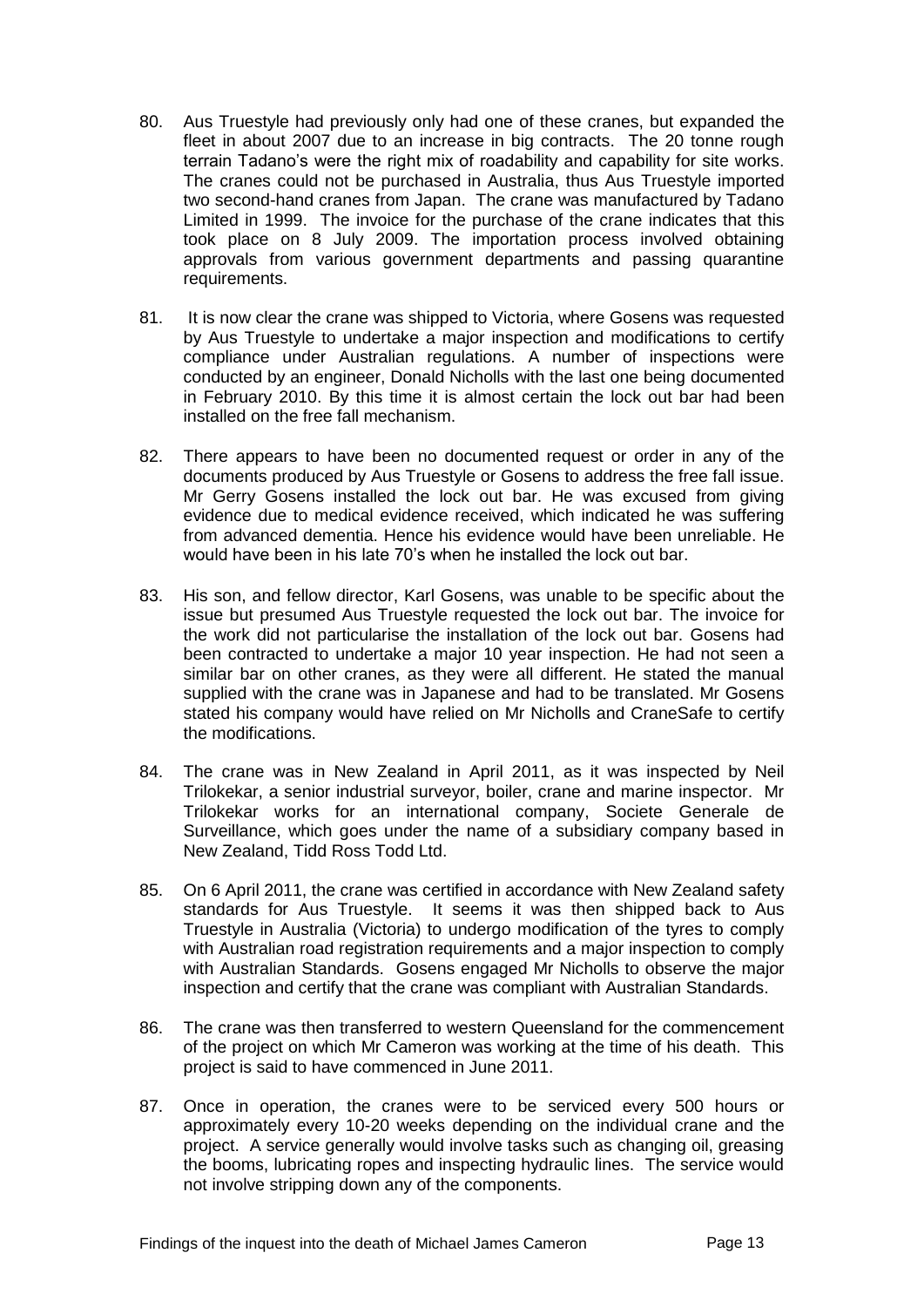- 88. Dean Greensmith, the usual driver of the crane, was on recreational leave at the time of Mr Cameron's death. He confirms that whenever he was on leave, Mr Jones would drive the crane.
- 89. Prior to Mr Cameron's death, Mr Greensmith had never provided training to anyone else about how to operate the crane. With respect to the free fall function, he believed that the crane did have that feature, but that it had been barred by the installation of a lock out bar. He had never been shown how to use the free fall function, because he had thought it was not operational.

#### **Installation of the lock out bar – Gosens Industries Pty Ltd and overall maintenance of the crane**

- 90. The Tadano manufacturer's manual for the crane explains the free fall function from page 111; this is the section explaining 'hoisting' and provides various warnings about conducting that exercise. One of the warnings clearly states *"if the winch clutches are set to their FREE positions, the load could drop and cause an accident. The winch clutch switches should normally be kept in their ON positions."*
- 91. Further, another warning states that '*if the winches remain unused (or free-fall operation is not performed) for a long period of time, the performance of the winch brakes and clutches may decrease due to rust gathering on their friction surfaces and winch clutch being stuck to the drum. When using the crane after a long period of time, be sure to check the performance of the winch brakes and clutches before using them.'* This warning explains why the free fall function might not have become operational straight away on the day of the incident.
- 92. The manual then goes on to explain exactly how to hoist by using the main winch, and then the auxiliary winch. It clearly states that the relevant clutch switch should be set to 'On' (meaning that the hoist is operator controlled). The manual also explains how exactly to activate the free fall function, and it clearly says that the relevant clutch switch should be set to the 'Free' position.
- 93. The evidence relating to the installation of the lock out bar is sparse. As part of the OFSWQ investigation, Aus Truestyle and Gosens provided responses to a set list of questions. The sum of that evidence is as follows:
	- The contract for purchase is dated 8 July 2009;
	- Gosens was commissioned by Aus Truestyle to undertake work on the crane, following its importation from Japan;
	- The work commissioned on the crane was a major inspection and also for the free fall function to be disabled
	- The major inspection included a full strip down of the unit to replace/repair any items not complying with the various standards; it also involved a thorough safety inspection and testing of the crane;
	- Gosens installed the lock out bar sometime in late 2009;
	- The installation of the lock out bar was due to a verbal request from Nicholas Morris of Aus Truestyle;
	- The lock out bar was installed horizontally across the clutch switch:
	- Gosens was of the view that there were no manufacturer specifications regarding the installation of a lock out bar to disable the free fall function. The manual provided was in Japanese. An English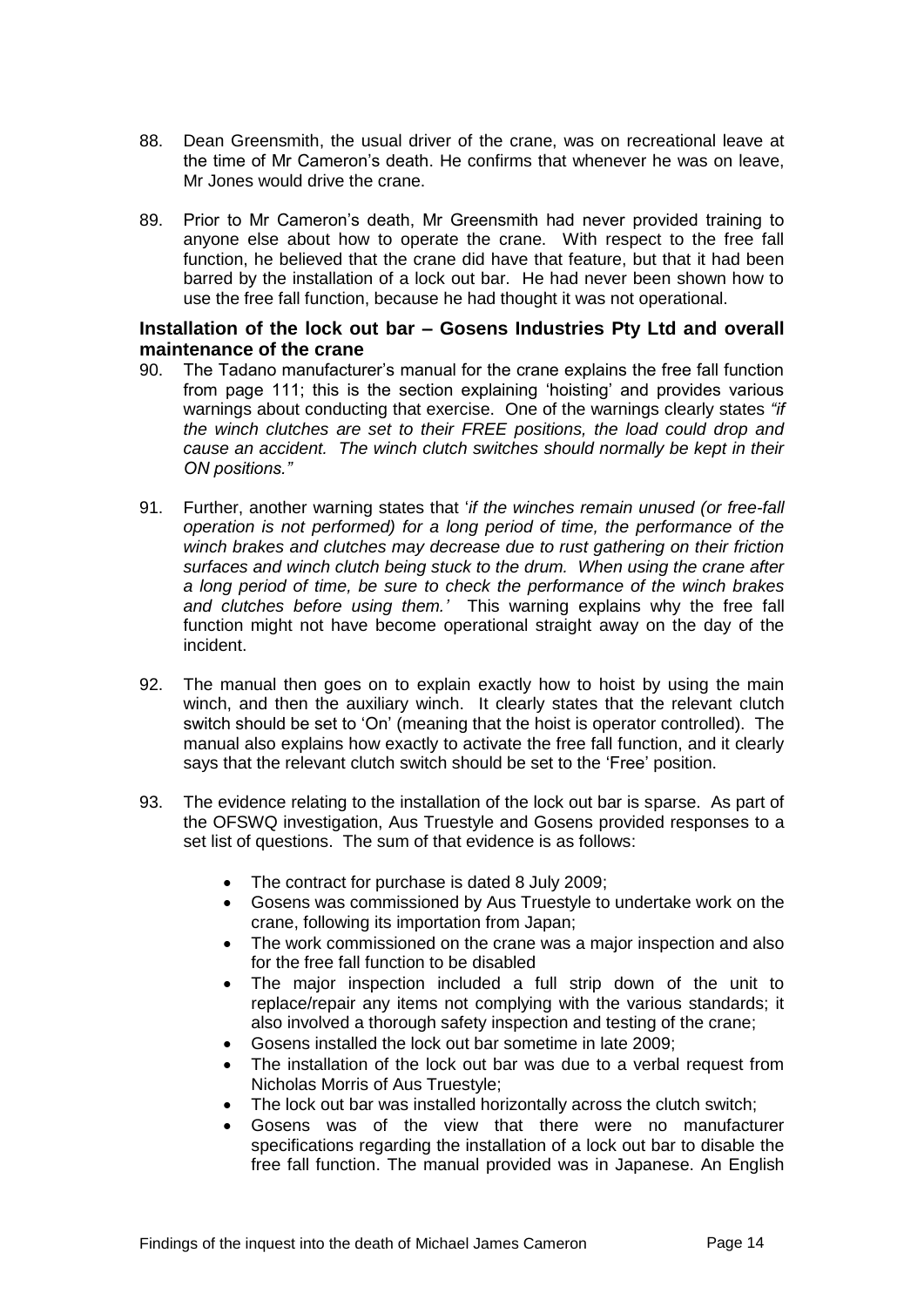translation was organised and became available, but it is unclear when;

- The person who installed the lock out bar was Gerry Gosens who is the owner and Managing Director of Gosens Industries;
- Mr Gosens has installed lock out bars previously;
- Gosens had a major inspection conducted of the crane in February 2010 by engineer Donald Nicholls. As a result of this inspection the crane was considered satisfactory for continued use to manufacturer's specifications and AS2550.5 until February 2015;
- Following the certification from Mr Nicholls, the crane was inspected by Chester Kyle (on behalf of CraneSafe) in March 2010;
- CraneSafe then inspected the crane on an annual basis, the last of these inspections occurring in September 2011;
- The crane was also inspected by Neil Trilokekar, independent engineer, in New Zealand on 6 April 2011;
- Gosens was of the view that the lock out bar was installed correctly given that the crane was certified by an engineer (Mr Nicholls) and also passed various CraneSafe inspections which oversaw test lifts.

#### <span id="page-16-0"></span>**Crane Inspections**

After the incorrect installation of the lock out bar, the crane was inspected and examined by a number of other professionals including CraneSafe and other engineers and the incorrect nature of the installation was not detected. It was inspected on the following occasions:

- 1. Certified by engineer Donald Nicholls of Donic Independent Engineering Services ('DIES') on 27 February 2010<sup>3</sup>;
- 2. Inspected by CraneSafe endorsed assessor, Chester Kyle on 25 March 2010<sup>4</sup>;
- 3. Inspected in New Zealand on 25 November 2010 (unable to be determined who conducted this inspection);
- 4. Inspected by Melvin Powell of Vehicle Inspection New Zealand on 2 February 2011<sup>5</sup>;
- 5. Inspected by Neil Trilokekar, independent engineer, in New Zealand on 3 February 2011;<sup>6</sup>
- 6. Inspected and certified by Neil Trilokekar in New Zealand, on 6 April  $2011;^7$
- 7. Inspected by Chester Kyle for CraneSafe, on 9 September 2011.<sup>8</sup>

#### *Donald Nicholls*

94. Donald Nicholls was the last witness called at the inquest. In fact the inquest was adjourned to enable his evidence to be heard as there had been difficulties in serving Mr Nicholls with a summons to appear and it became apparent his evidence was crucial. It seems he had been a mechanical engineer since 1956. He worked for Workcover in Victoria for a number of years until he became a consultant in 1978. His consultancy was focused on heavy machinery, of which inspection of cranes formed a part.

<sup>3</sup> Exhibit E13

<sup>4</sup> Exhibit E14

<sup>5</sup> Exhibit E11.1

<sup>6</sup> Exhibit D11

<sup>7</sup> Exhibit D11

<sup>8</sup> Exhibit D30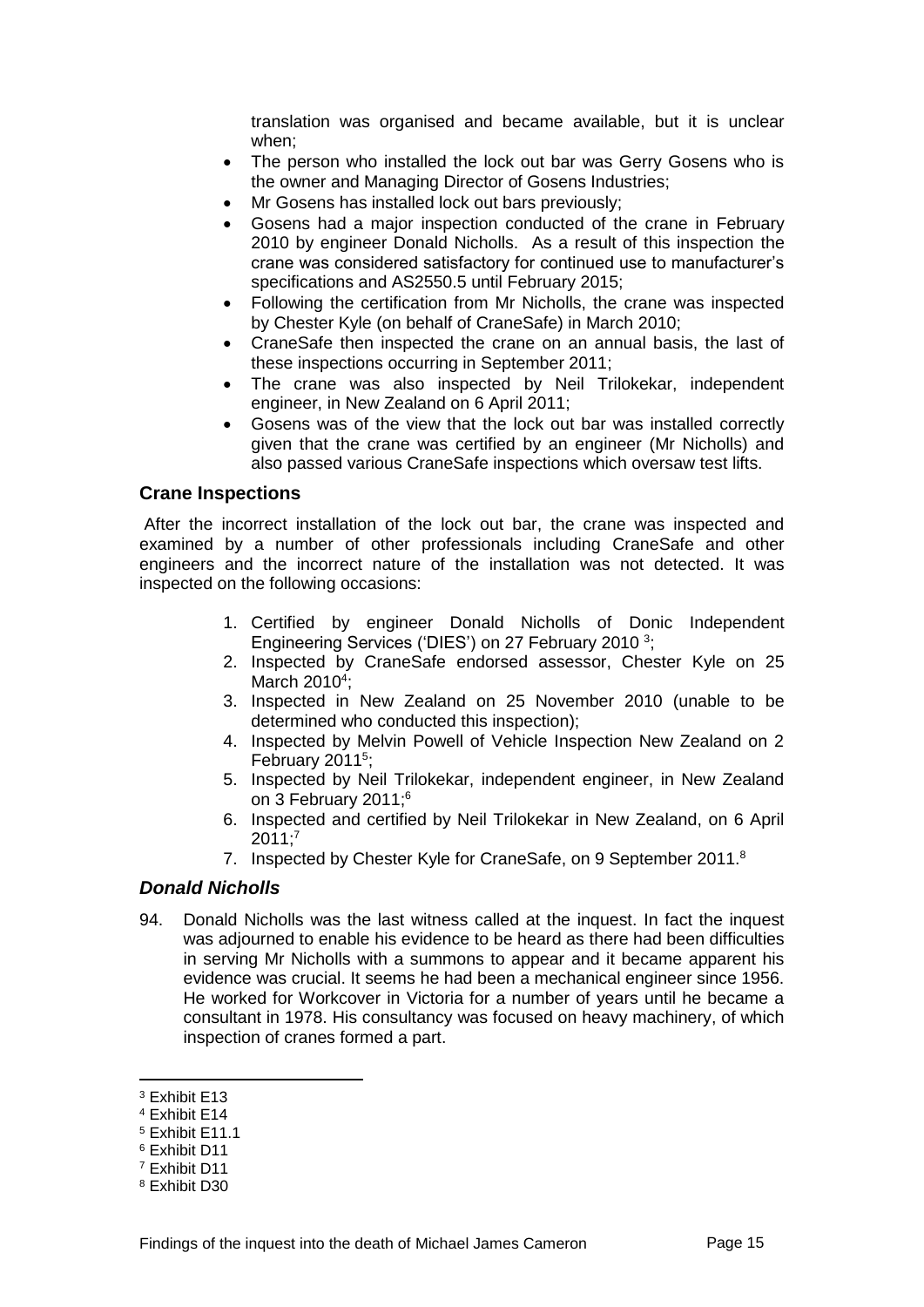- 95. Mr Nicholls was involved in the major 10 year inspection conducted on the crane by Gosens over a number of months in 2009 and culminating in his certification of safety on 27 February 2010. He advised the inspection was in accordance with AS 2550.5. He was involved in a number of inspections over a number of months, although the paperwork in that regard is somewhat lacking other than the final certification report. Interestingly he said he was not involved in the load testing of the crane, as this was conducted by CraneSafe a month later.
- 96. His instructions were verbal and was essentially to supervise the major inspection for Gosens. Specifically in relation to the lock out bar, he was not at first aware a lock out had been installed but was told about it sometime later. He says he was told by Gerry Gosens that Mr Gosens had been in contact with Tadano Australia and had been given verbal instructions about how to install the lock out bar. Given Mr Gosens cannot give evidence, and it would be unfair if not impossible to expect Tadano to be able to comment on this, I base no particular importance on this evidence.
- 97. What is of significance is that Mr Nicholls says he gave verbal advice to Gosens to obtain a translation of the manual from Japanese to English, but at no time did Mr Nicholls actually read or check an English version of the manual. He says he would have seen the lock out bar but accepted it had been installed correctly in accordance with Tadano's instructions. It was concerning that notwithstanding the requirements of section 7.3.5 of AS 2550.1, which deals with major inspections, he seems to have ignored the requirement of reviewing the English version of the manual and cross checking the manual's reference to the free fall lock out that had been installed. Mr Nicholls simply did not give any attention to the efficacy of the free fall lock out.
- 98. He says the free fall was checked to make sure it was not operational. He accepts Gosens was relying on him to check everything was right and safe to use. He agrees that on subsequently reading the English version of the manual that it is clear that the section marked "Free" on the instrument panel meant the free fall was activated and the words "On" denoted the clutch was on and effectively braking the free fall. He was not aware the Queensland Code of Practice recommended a keyed lock out.
- 99. It was concerning at the inquest when Mr Nicholls mistook the nature and use of the various pedals in the cabin of the crane when asked about them.

#### *Chester Kyle (CraneSafe - VICTORIA)*

- 100. Mr Kyle stated he had worked with CraneSafe as an endorsed assessor for 10 years. He had also previously worked with the Victorian equivalent of WH&S for some 17 years. He has been retired for the past 12 months.
- 101. His arrangement with CraneSafe was that he was on a list of endorsed assessors and he would be requested by CraneSafe to carry out an inspection. The purpose of CraneSafe is to ensure that all cranes are regulated, and that the standard of cranes conform to the regulations. CraneSafe is noted on documentation to be a division of the Crane Industry Council of Australia Ltd.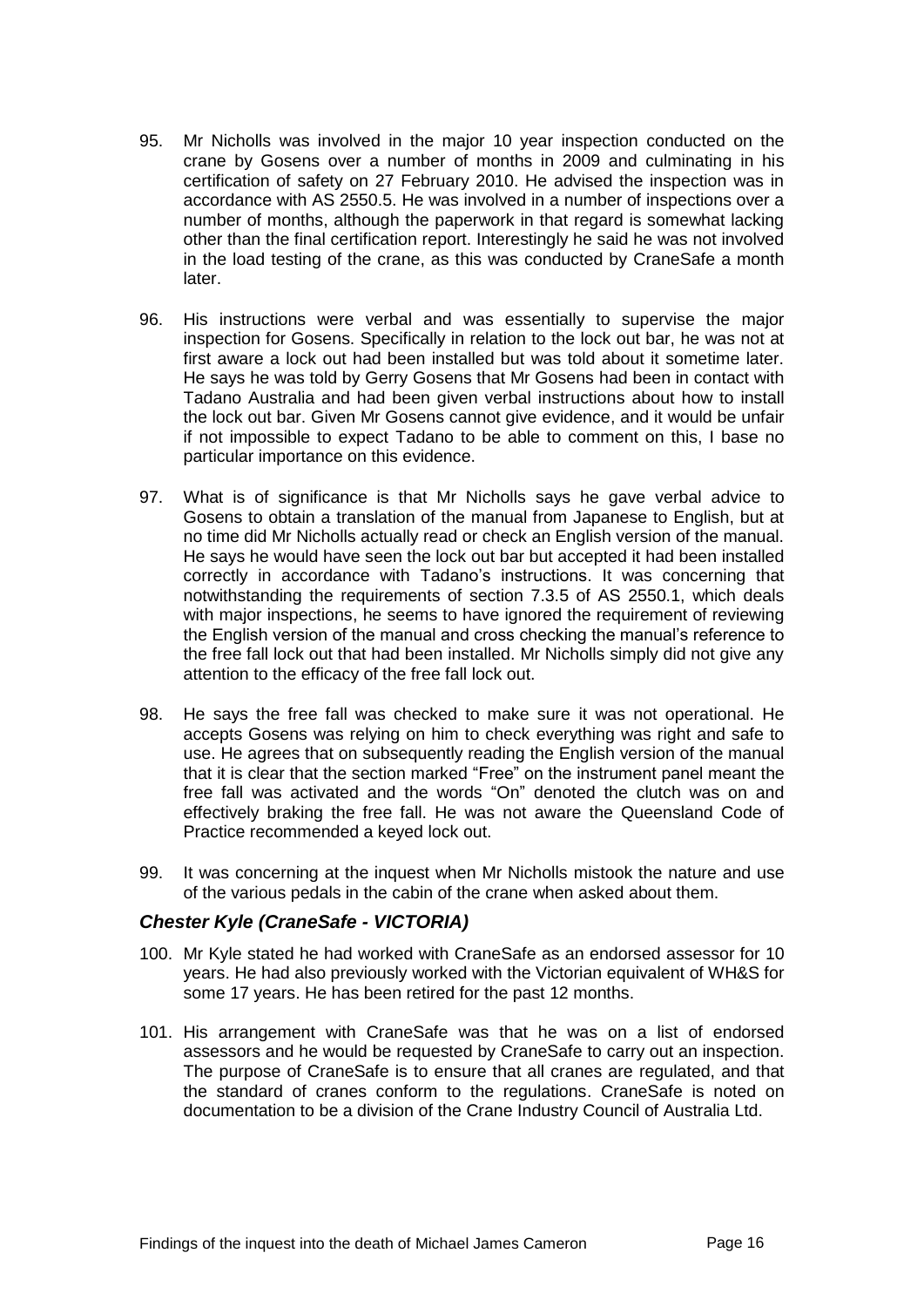- 102. He conducted two inspections of the crane on 25 March 2010 and on 9 September 2011. The first took place in Victoria and was part of the major 10 year inspection involving a full strip down of the crane.
- 103. Mr Kyle seems to think the lock out bar was installed when he inspected it. He said there was no requirement to test the free fall function of the crane during this inspection.
- 104. The second inspection took place in Queensland. This was a 12 monthly inspection. He said there was also no requirement to check the free fall function during this inspection. He did say that when the 'weights' are tested, this involves an experienced operator inside the crane cabin who was to operate the hoists to test the various weights that the crane could lift. He would stand to the right beside the cabin whilst this weight test was being done. The crane never went into free fall.
- 105. A third inspection was conducted by CraneSafe after the incident when the free fall function was completely disabled. He did not do this inspection.
- 106. In his evidence it was quite apparent he considered the fact that the lockout bar was on the side of the "ON" section meant the free fall would not operate. He was of the mistaken impression the toggles needed to be switched to the "ON" position to work the free fall. He was not aware that the illumination of the two green lights meant the clutch was engaged, and hence if they were not on this potentially was an indicator the free fall was operational. He thought the very opposite and that if the lights were on, the free fall was activated.
- 107. He agrees now that in any inspection, particularly a major inspection, the free fall function should be tested.

#### *Melvin Powell (Vehicle Inspection NZ – VINZ)*

- 108. Mr Powell had worked for VINZ for 5 years and he was currently with the NZ Transport Agency.
- 109. He conducted a safety inspection on 2 February 2011. <sup>9</sup> The safety inspection did not include any lifting of equipment or the crane's operation. The Certificate of Fitness (COF) inspection only included the parts of the vehicle that are relevant to the safe operation of the vehicle whilst travelling on the highway i.e. steering and suspension systems, lights, brakes, tyres and chassis condition. Those components were checked for performance, modifications, condition and mandatory requirements being met.
- 110. He could not comment on any in-cab modifications or the crane's lifting gear as this was not part of this inspection.
- 111. He noted the crane failed this particular safety inspection (for the reasons noted on the report) and is unsure where the crane went after this inspection. In relation to the lock out bar he said he was not required to report on any free fall function or the lock out of such function.

<sup>&</sup>lt;sup>9</sup> Fxhibit F11.1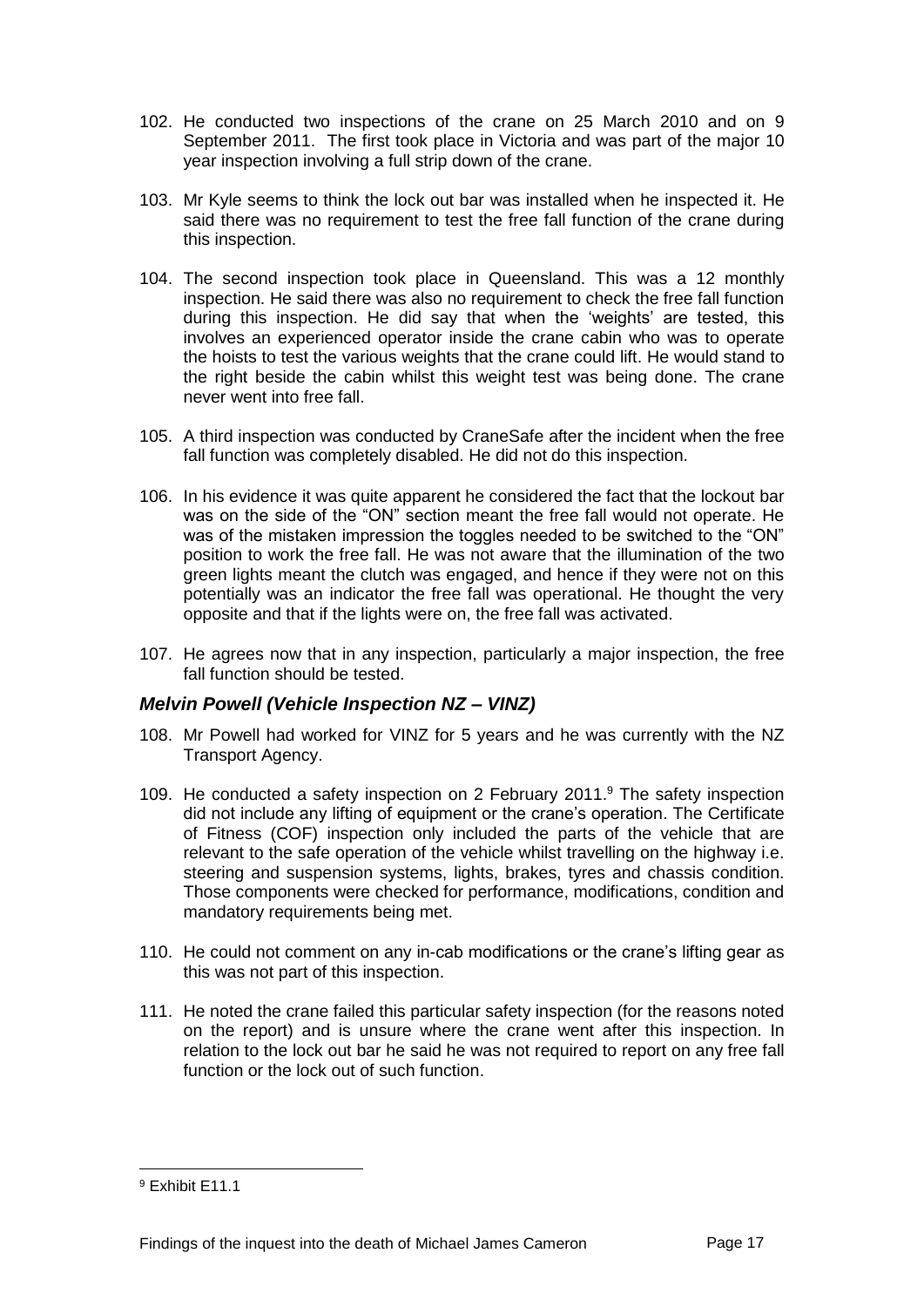#### *Neil Trilokekar*

- 112. Neil Trilokekar of SGS in New Zealand conducted two inspections. In his evidence he clarified he only inspected visually once. The second inspection document simply passed the crane after he had received confirmation that remedial works he ordered had taken place.
- 113. In general information he indicated that the Regulations in New Zealand make it a mandatory requirement that a crane is inspected and certified by a  $3<sup>rd</sup>$  party inspector who is accredited by the Certified Board for Inspection Personnel (CBIP).
- 114. The regulations in New Zealand essentially compare to those in Australia, however just because a crane is certified as safe for use in New Zealand, does not mean that the certificate is valid in Australia as it needs to comply with Australian Standards to be operational in Australia.
- 115. Because this was an imported crane, according to the New Zealand mobile crane code of practice, it had to undergo a safety certification process.
- 116. He conducted an inspection on 3 February 2011.<sup>10</sup>
- 117. He said he would not have noticed a lock out bar during this inspection as this crane was not used for free fall function in New Zealand, and because of this fact, the free fall function was not tested. He stated that his inspection is to consider the safety features of the crane and not the operational features such as the winching and free fall. He failed the crane on this inspection for various reasons not related to the free fall function.
- 118. As stated in evidence the subsequent inspection document of 6 April 2011 was simply certifying the crane as being safe after remedial works were confirmed and was not a visual inspection. Once again, the free fall was not tested and this crane was not used for free fall function (apparently no cranes in New Zealand are used for their free fall function).This certification was only valid in New Zealand and did not extend to Australia.

#### *Measures taken with the crane since the incident*

- 119. On 26 March 2012, Aus Truestyle commissioned an inspection of the crane by MetroTech Pty Ltd (engineers). Interestingly, the report of that engineer thought that the lockout bar was located correctly as the bar was over the 'On' sign, suggesting the free fall mechanism was off. They also looked for the operator's manual in the cabin but were only able to find a Japanese version. He was advised that an English version was available but was currently being used by others. He subsequently contacted Tadano who was able to provide him with an extract of an operator's manual for a crane fitted with the same type of freefall system. He stated that upon reading these instructions it became apparent the switch position relates to the clutch operation which controls the free fall.
- 120. This report noted Mr Gerry Gosens stating the crane operator had not used the brake pedal during the lowering operation and thought he heard a bang just before the load dropped in free fall mode. They raised the possibility the auxiliary Winch might have failed and the free fall mode was not engaged. In

<sup>10</sup> Exhibit D11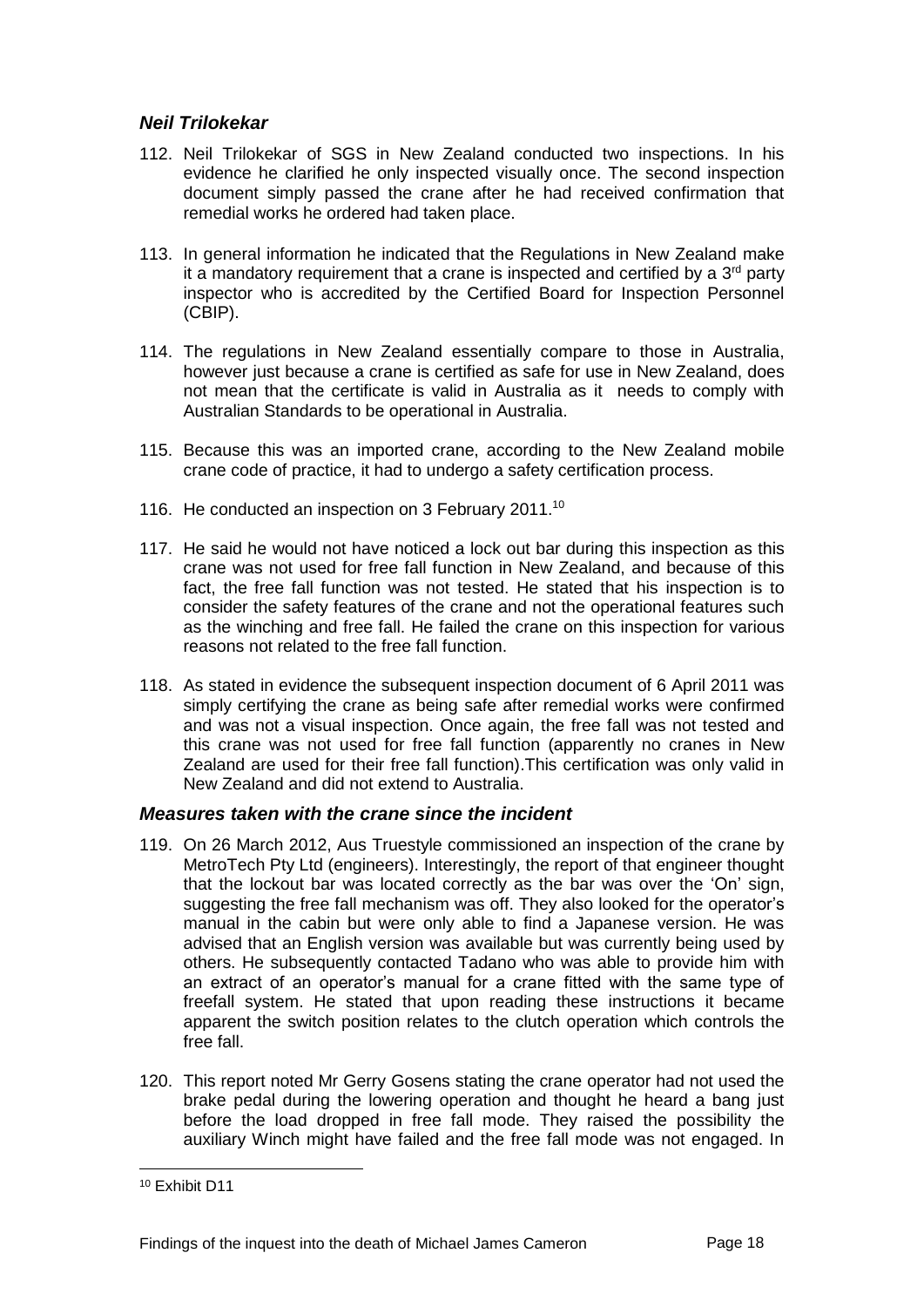any event a recommendation of that inspection was the free fall system be dismantled completely.

- 121. The Crane was inspected by Tadano in April/May 2012.<sup>11</sup> This noted the free fall switches were locked into "Free" position which meant the winches were on standby for activation of free fall. Testing of both the main winch and auxiliary winch activated the free fall when the brake pedals were depressed and then released to allow the weight free fall. This was in accordance with the operation of the winch free fall as per the operator's manual.
- 122. Tadano then inspected both winches which were removed and stripped down to check for any damage, excessive wear or abnormalities. These inspections indicated all items were in good order and suitable for continued operation. The free fall system was deactivated by removing the free fall switches and isolating the electrical wiring. The brake pedals were also removed. The crane was tested and confirmed in a certificate that the free fall function had been successfully disabled.
- 123. Aus Truestyle confirmed to OFSWQ that it had arranged for the free fall function to be completely disabled on all of its cranes.

#### <span id="page-20-0"></span>**Involvement of Balfour Beatty UGL Infrastructure and training of Aus Truestyle employees**

- 124. Balfour Beatty UGL subcontracted Aus Truestyle to supply labour, plant and equipment with respect to the job formally referred to as the 'Western Downs to Halys Transmission Line' project. The contract between the two parties was entered into on 26 May 2010. 12
- 125. The scope of the work for which Aus Truestyle was responsible for is detailed on pages 7 – 8 of the contract. Occupational Health & Safety is dealt with from page 14 of the contract. It says that the subcontractor (Aus Truestyle) is responsible for ensuring that each of its employees working on the site has successfully completed a General Occupational Health and Safety Induction Training Course for Construction Work prior to commencing any work on site. Evidence of that induction training was required to be provided to the main contractor (Balfour Beatty UGL).
- 126. The inquest has been provided with the safety inductions for each of the workers who were onsite at the time of the incident. Mr Cameron's documentation shows that he was inducted on 30 May 2011. The contract required, among other things, that daily JSEA's (Job Safety & Environment Analysis) be conducted on site. The relevant JSEA, entitled 'Erection of Transmission Towers' were provided.<sup>13</sup> It confirms that daily crane checks were to be conducted. Not surprisingly, there is nothing in those records to indicate a problem with the free fall function or the lock out bar.
- 127. The Aus Truestyle representative responsible for workplace health and safety, Andrew Scott, gave evidence and provided a statement. He is the Operations Manager, Transmission Systems. In his statement and later in evidence at the inquest, he confirmed the following with respect to the training of employees:

<sup>11</sup> Exhibit F2

<sup>12</sup> Exhibit F1

<sup>13</sup> Exhibit D4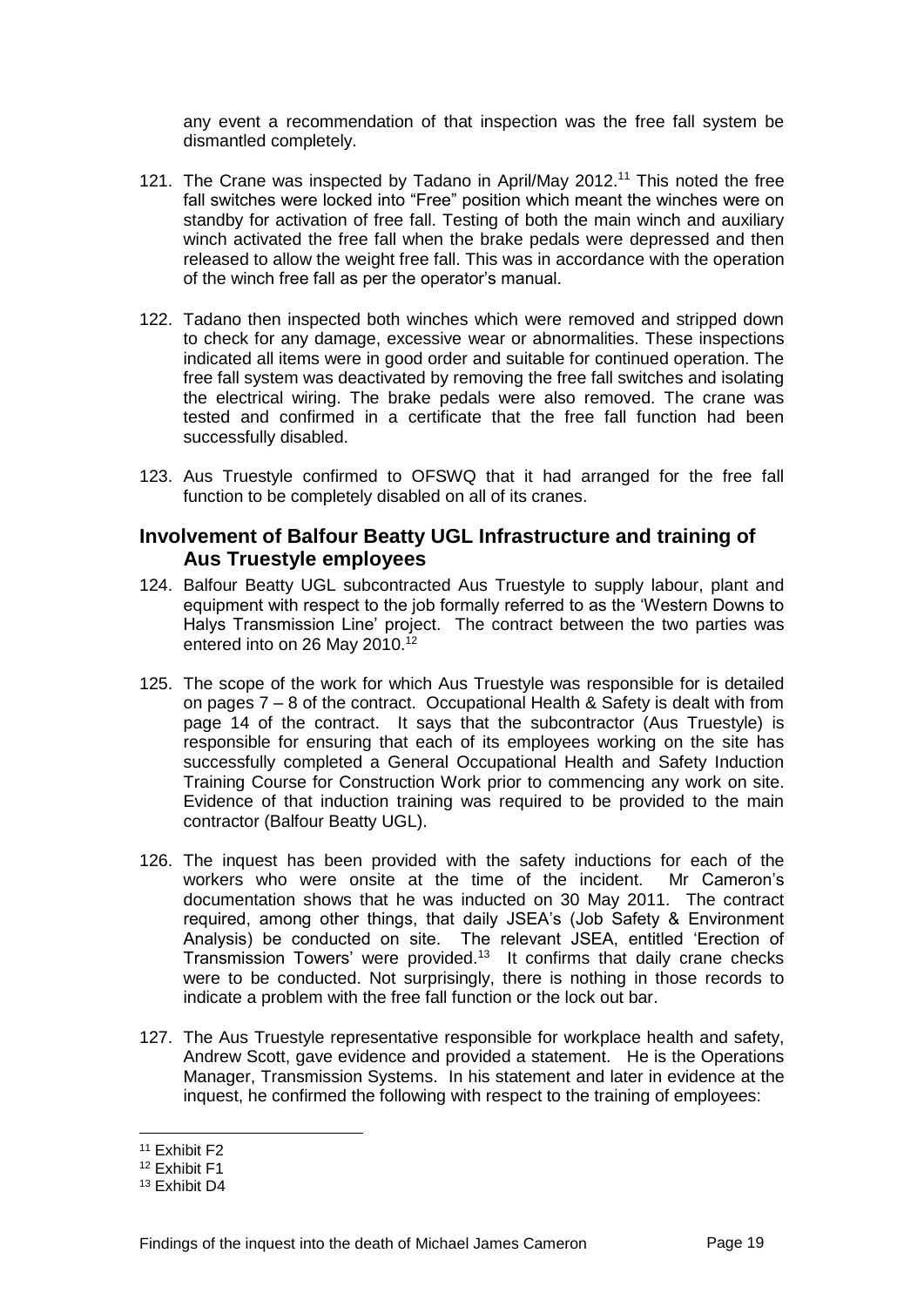- All Aus Truestyle employees assigned to the project were given inductions;
- The main project induction was provided by Balfour Beatty UGL and covered the project details, site safety, emergency management plans, environmental plans, personal protective equipment requirements relevant to the project and Balfour Beatty's 'Golden Rules', one of which was for employees to 'avoid working under suspended loads';
- A separate induction was conducted by Aus Truestyle which covered Safe Work Method Statements (SWMS's), JSEA's and work procedures relevant to the project. The work procedures and SWMS's/JSEA's covered all safety issues particular to the scope of work that was being carried out;
- Each day on site, the Aus Truestyle crew were required to carry out a pre-start briefing to identify any site specific safety issues and a daily pre-start check on all plant equipment;
- Aus Truestyle appointed a safety representative onsite and this was Rhoderick Bettles, although site safety was known to be everyone's responsibility;
- The appointed site supervisor was Matthew Jones all concerns were to be reported to Mr Jones who would then report them to Mr Scott;
- There were also designated safety officers on site on behalf of Balfour Beatty.

# <span id="page-21-0"></span>*Conclusions*

- 128. In reaching my conclusions it should be kept in mind that a coroner must not include in the findings or any comments or recommendations, statements that a person is or maybe guilty of an offence or is or maybe civilly liable for something.<sup>14</sup> The focus is on discovering what happened, not on ascribing quilt, attributing blame or apportioning liability. The purpose is to inform the family and the public of how the death occurred with a view to reducing the likelihood of similar deaths.
- 129. If, from information obtained at an inquest or during the investigation, a coroner reasonably believes that the information may cause a disciplinary body for a person's profession or trade to inquire into or take steps in relation to the person's conduct, then the coroner may give that information to that body.
- 130. There does not appear to be any training issues that contributed to the death in this case. Appropriate health and safety procedures were adopted by Balfour Beatty UGL and Aus Truestyle. The employees were licensed and trained in their respective positions.
- 131. Aus Truestyle had no reason to suspect the lock out bar had been installed incorrectly. It was entitled to rely on Gosens and the inspection processes, and in particular those of Mr Nicholls and Mr Kyle to ensure the free fall function had been deactivated. There was no need to involve the employees in any specific training on that issue.
- 132. It is clear that the lock out bar was installed without any regard for the manufacturer's manual. It has to be said that the method adopted, even if

<sup>14</sup> s 45(5) *Coroners Act 2003*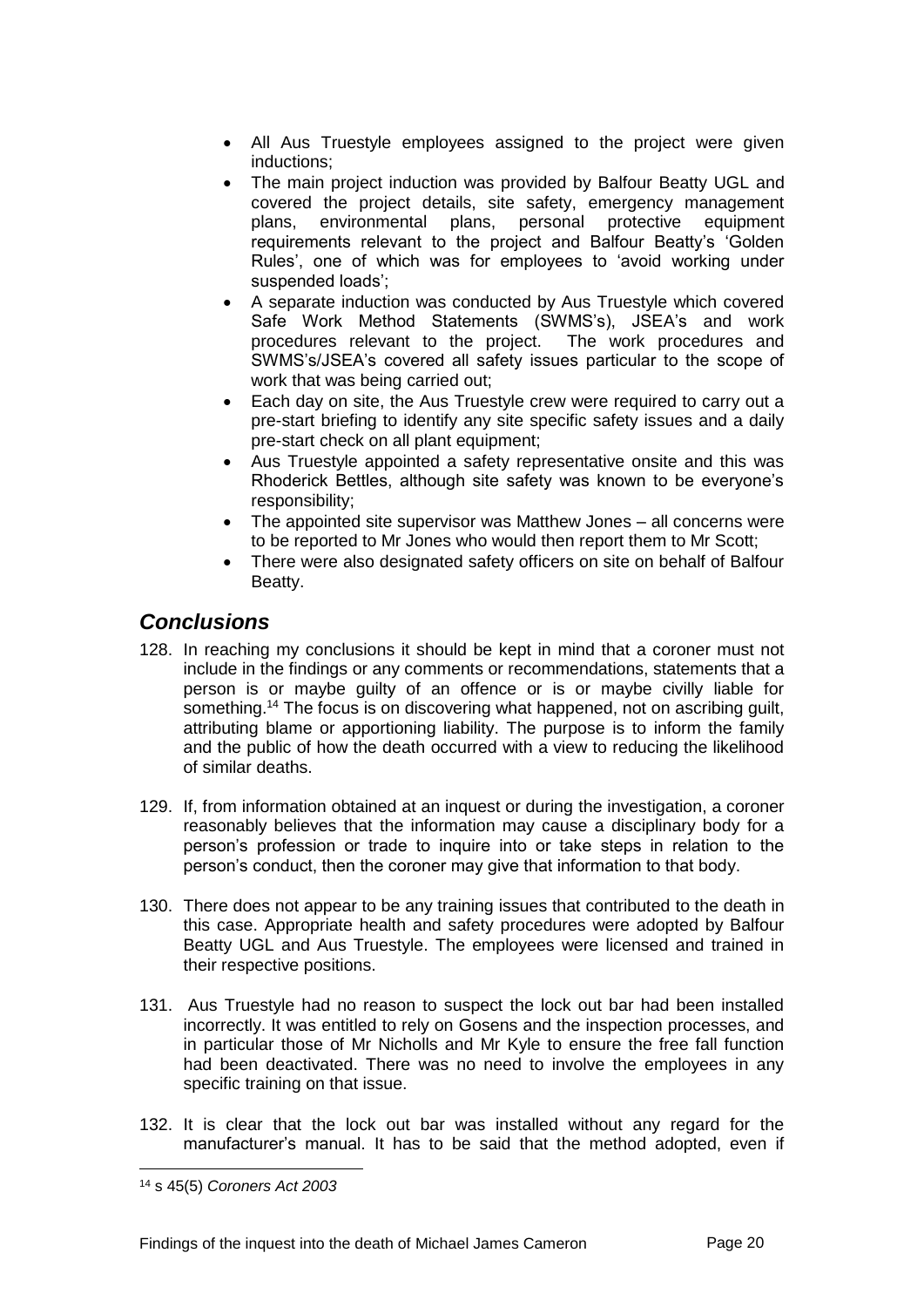correctly applied, was simplistic at best. It did not satisfy the definition of a keyed lock out. In addition to this, the crane was inspected on numerous occasions by persons purported to have some technical expertise and the issue with the lock out bar was not detected. I accept the testing in New Zealand was not considering the operational features of the crane but its road operating features, and therefore no comment will be made about their procedures, other than the limitation to their testing should be made clear for those who may later read their reports or certificates.

- 133. However, the testing by Mr Nicholls and CraneSafe (Mr Kyle) should have considered the efficacy of and tested the deactivation of free fall function.
- 134. It is accepted the features on the panel with the use of the words 'Free' and 'On' are confusing and certainly should not be replicated in other models of cranes using a free fall function. I can think of a multitude of more effective and clearer instructions. However, it is extraordinary that no-one, either at Gosens or during the inspections by Mr Nicholls or Mr Kyle, thought to clarify how the functions were to operate. They obviously either did not cross check with the English version of the manual when it became available, or if the English version was considered, simply did not understand the significance. Either way this is very concerning.
- 135. Further, no-one seems to have grasped the importance of understanding that the non-illumination of the two green lights indicated the free fall function was potentially operational on both winches. Accepting the auxiliary winch light perhaps became non–functional at some unknown time, the main winch light was operational and should always have been illuminated if the free fall was dis-engaged. That should have rung alarm bells. It clearly didn't.
- 136. After the incident the crane underwent further modification and testing to ensure that the free fall function was no longer working. It is highly unlikely the same amount of testing of the free fall function occurred after the lock out bar was installed.
- 137. The crane was operational for some two years without any incident involving the free fall function. That may have been by some good fortune but was also likely due to the fact there needed to be some direct and deliberate and forceful application to depress the foot pedals. Given none of the operators would have intended to activate the free fall, they never had need to take that action.
- 138. The events of 1 March and then the testing of 5 March 2012 now indicate that there is some possibility of some other fault occurring which caused the auxiliary winch to fail without warning and without the operator going through the procedures necessary to operate the free fall function. To that extent, I agree partly with the submissions of counsel for Gosens.
- 139. I say this on the basis that Mr Butler importantly confirmed he simply needed to brush the pedal to activate the free fall and no buzzer sounded. This is consistent with the version of events of Mr Jones, who was adamant he did not push down on the pedals. He did not have to. It is now most likely he indeed brushed against the pedal and this activated the free fall, but this was not in accordance with the function as it was intended to operate, including the absence of the warning buzzer.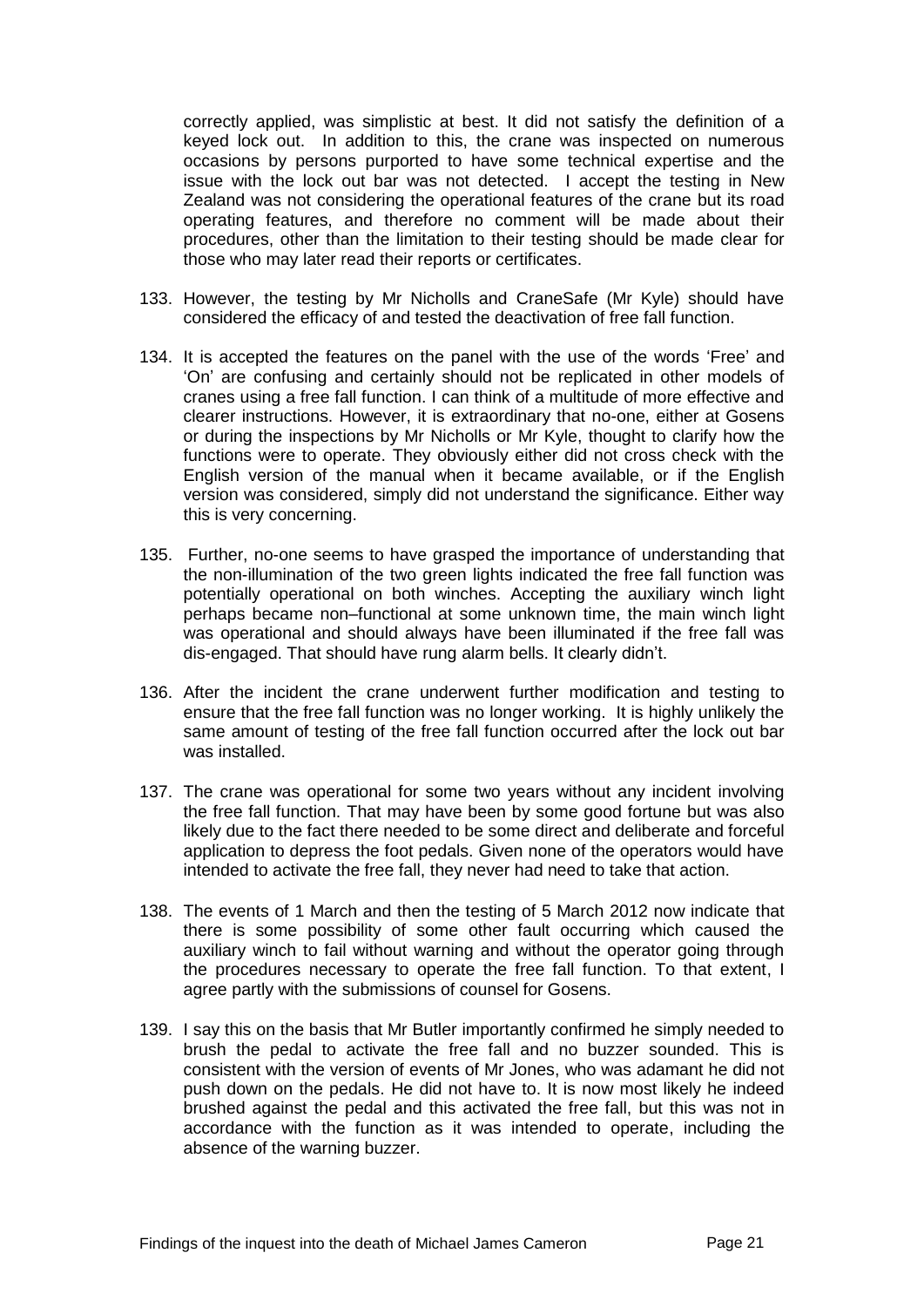- 140. The freedom in movement of the toggles as indicated in one of the videos post incident may have been one of the factors, which indicated there may be a third neutral position, which somehow activated only the auxiliary winch free fall. There may have been some other electrical or switching fault as suggested by counsel representing Gosens. Certainly there was no mechanical fault to the winch as that was tested and examined and it otherwise operated as it should. Unfortunately, if there was some electrical switching or other issue, this does not appear to have been examined at a technical level and cannot now occur as the free fall system and electricals have been removed.
- 141. I do not agree with Gosens' submissions that no causal relationship between the installation of the lock out bar and the incident can be suggested. What can be said is the lock out bar was installed incorrectly. This was intended to deactivate the free fall feature altogether and clearly it did not. If it had been installed correctly this may have prevented the failure occurring. It cannot be ruled out that the free play evident between the middle neutral position and the activation position is the possible culprit and if the same free play on the deactivated side had occurred (through a correctly installed lock out bar) then the incident may not have occurred.
- 142. I do accept however, given the totality of the evidence, and in the absence of an unequivocal technical explanation, that a clear causal factor between the lock out bar installation and the incident cannot be ruled in or out. It unfortunately remains now uncertain on the evidence.

# <span id="page-23-0"></span>*Findings required by s. 45*

<span id="page-23-5"></span><span id="page-23-4"></span><span id="page-23-3"></span><span id="page-23-2"></span><span id="page-23-1"></span>

| Identity of the deceased - | Michael James Cameron                                                                                                                                                                                                                                                                                                                                                                                                                                                                                                                                                                                                                                                                                                                                                                                                                                                                                                               |
|----------------------------|-------------------------------------------------------------------------------------------------------------------------------------------------------------------------------------------------------------------------------------------------------------------------------------------------------------------------------------------------------------------------------------------------------------------------------------------------------------------------------------------------------------------------------------------------------------------------------------------------------------------------------------------------------------------------------------------------------------------------------------------------------------------------------------------------------------------------------------------------------------------------------------------------------------------------------------|
| How he died $-$            | Mr Cameron was employed as a rigger/crane<br>driver on a project erecting power line towers.<br>During the morning he died he found himself<br>inadvertently under a section of tower being lifted<br>by a mobile crane. The load went into free fall.<br>The free fall function on the crane was supposed<br>to have been disabled 2 years earlier with the<br>installation of a lock out bar. The lock out bar had<br>been incorrectly installed such that it was not in<br>fact completely de-activated. This had not been<br>rectified despite a number of technical<br>having certified the<br>inspections<br>crane's<br>operational safety. Unfortunately the evidence is<br>unclear as to what precise mechanism brought<br>about the catastrophic consequences of the load<br>going into free fall, however a causal relationship<br>to the installation of the lock out bar and the<br>incident cannot be ruled in or out. |
| Place of death $-$         | 1238/Jandowae<br>Macalister<br>Road,<br>Jimbour,<br>Queensland                                                                                                                                                                                                                                                                                                                                                                                                                                                                                                                                                                                                                                                                                                                                                                                                                                                                      |
| Date of death $-$          | 1 March 2012                                                                                                                                                                                                                                                                                                                                                                                                                                                                                                                                                                                                                                                                                                                                                                                                                                                                                                                        |
| Cause of death -           | Massive soft tissue and bony injury                                                                                                                                                                                                                                                                                                                                                                                                                                                                                                                                                                                                                                                                                                                                                                                                                                                                                                 |